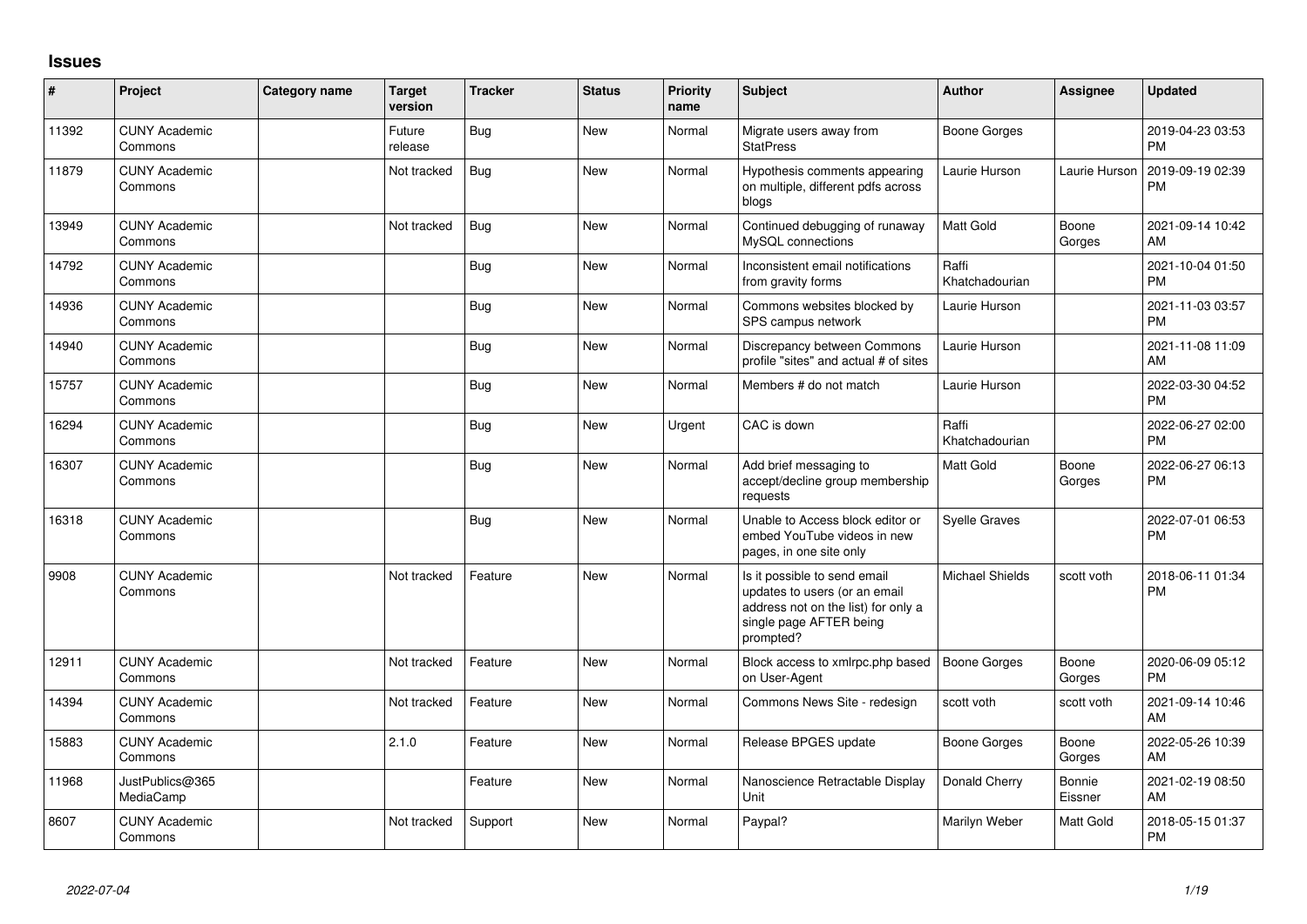| $\#$  | Project                         | <b>Category name</b>      | <b>Target</b><br>version | <b>Tracker</b> | <b>Status</b> | <b>Priority</b><br>name | <b>Subject</b>                                                                            | Author           | Assignee            | <b>Updated</b>                |
|-------|---------------------------------|---------------------------|--------------------------|----------------|---------------|-------------------------|-------------------------------------------------------------------------------------------|------------------|---------------------|-------------------------------|
| 12328 | <b>CUNY Academic</b><br>Commons |                           | Not tracked              | Support        | <b>New</b>    | Normal                  | Sign up Code for Non-CUNY<br>Faculty                                                      | Laurie Hurson    |                     | 2020-01-28 10:25<br>AM        |
| 12352 | <b>CUNY Academic</b><br>Commons |                           | Not tracked              | Support        | New           | Normal                  | "posts list" page builder block<br>option                                                 | Marilyn Weber    |                     | 2020-02-03 01:29<br><b>PM</b> |
| 13286 | <b>CUNY Academic</b><br>Commons |                           | Not tracked              | Support        | New           | Normal                  | problem connecting with<br>WordPress app                                                  | Marilyn Weber    | Raymond<br>Hoh      | 2020-09-08 11:16<br>AM        |
| 15045 | <b>CUNY Academic</b><br>Commons |                           |                          | Support        | New           | Normal                  | no result for KCeL in the search<br>box on the commons                                    | Marilyn Weber    |                     | 2021-12-10 11:29<br>AM        |
| 15565 | <b>CUNY Academic</b><br>Commons |                           |                          | Support        | New           | Normal                  | Events - send updates to an email<br>listserv                                             | Marilyn Weber    |                     | 2022-03-10 01:06<br><b>PM</b> |
| 15685 | <b>CUNY Academic</b><br>Commons |                           |                          | Support        | New           | High                    | problem with chrome?                                                                      | Marilyn Weber    |                     | 2022-04-25 03:40<br><b>PM</b> |
| 15816 | <b>CUNY Academic</b><br>Commons |                           | Not tracked              | Support        | New           | Normal                  | slow loading at SPS                                                                       | Marilyn Weber    |                     | 2022-04-05 01:26<br><b>PM</b> |
| 5298  | <b>CUNY Academic</b><br>Commons |                           | Not tracked              | Publicity      | <b>New</b>    | Normal                  | Survey Pop-Up Text                                                                        | Samantha Raddatz | Samantha<br>Raddatz | 2016-03-22 12:27<br>PM.       |
| 6665  | <b>CUNY Academic</b><br>Commons |                           | Not tracked              | Publicity      | New           | Normal                  | Dead Link in 1.10 announcement<br>post                                                    | Paige Dupont     | Stephen Real        | 2016-12-01 03:11<br><b>PM</b> |
| 11393 | <b>CUNY Academic</b><br>Commons |                           | Not tracked              | Publicity      | <b>New</b>    | Normal                  | After 1.15 release, ceate a hero<br>slide and post about adding a site<br>to a group      | scott voth       | Patrick<br>Sweeney  | 2019-05-14 10:32<br>AM        |
| 14475 | <b>CUNY Academic</b><br>Commons |                           | Not tracked              | Publicity      | New           | Normal                  | OER Showcase Page                                                                         | Laurie Hurson    | Laurie Hurson       | 2021-09-14 10:46<br>AM        |
| 10839 | <b>CUNY Academic</b><br>Commons | About page                | Not tracked              | Support        | New           | Normal                  | <b>Mission Statement Needs</b><br>Revision                                                | scott voth       | Matt Gold           | 2018-12-26 10:58<br>AM        |
| 4972  | <b>CUNY Academic</b><br>Commons | Analytics                 | Not tracked              | Bug            | <b>New</b>    | Normal                  | <b>Newsletter Analytics</b>                                                               | Stephen Real     | Matt Gold           | 2015-12-09 12:54<br><b>PM</b> |
| 5679  | <b>CUNY Academic</b><br>Commons | Analytics                 | Not tracked              | Feature        | New           | Normal                  | Logged In Users for GA                                                                    | Valerie Townsend | Valerie<br>Townsend | 2016-06-11 09:49<br>AM        |
| 15210 | <b>CUNY Academic</b><br>Commons | Analytics                 | Not tracked              | Design/UX      | New           | Normal                  | Google Analytics improvements                                                             | Colin McDonald   | Boone<br>Gorges     | 2022-05-24 10:47<br>AM        |
| 7022  | <b>CUNY Academic</b><br>Commons | Announcements             | Future<br>release        | Bug            | New           | Normal                  | Sitewide announcements should<br>be displayed on, and dismissable<br>from, mapped domains | Boone Gorges     | Boone<br>Gorges     | 2018-03-22 10:18<br>AM        |
| 4635  | <b>CUNY Academic</b><br>Commons | Authentication            | Future<br>release        | Feature        | New           | Normal                  | Allow non-WP authentication                                                               | Boone Gorges     | Sonja Leix          | 2019-03-01 02:05<br><b>PM</b> |
| 9720  | <b>CUNY Academic</b><br>Commons | Authentication            | Future<br>release        | Feature        | New           | Normal                  | The Commons should be an<br>oAuth provider                                                | Boone Gorges     |                     | 2019-03-01 02:04<br><b>PM</b> |
| 6078  | <b>CUNY Academic</b><br>Commons | <b>Blogs (BuddyPress)</b> | Future<br>release        | Feature        | New           | Normal                  | Explore Adding Network Blog<br>Metadata Plugin                                            | Luke Waltzer     | Luke Waltzer        | 2016-10-11 10:29<br>PM        |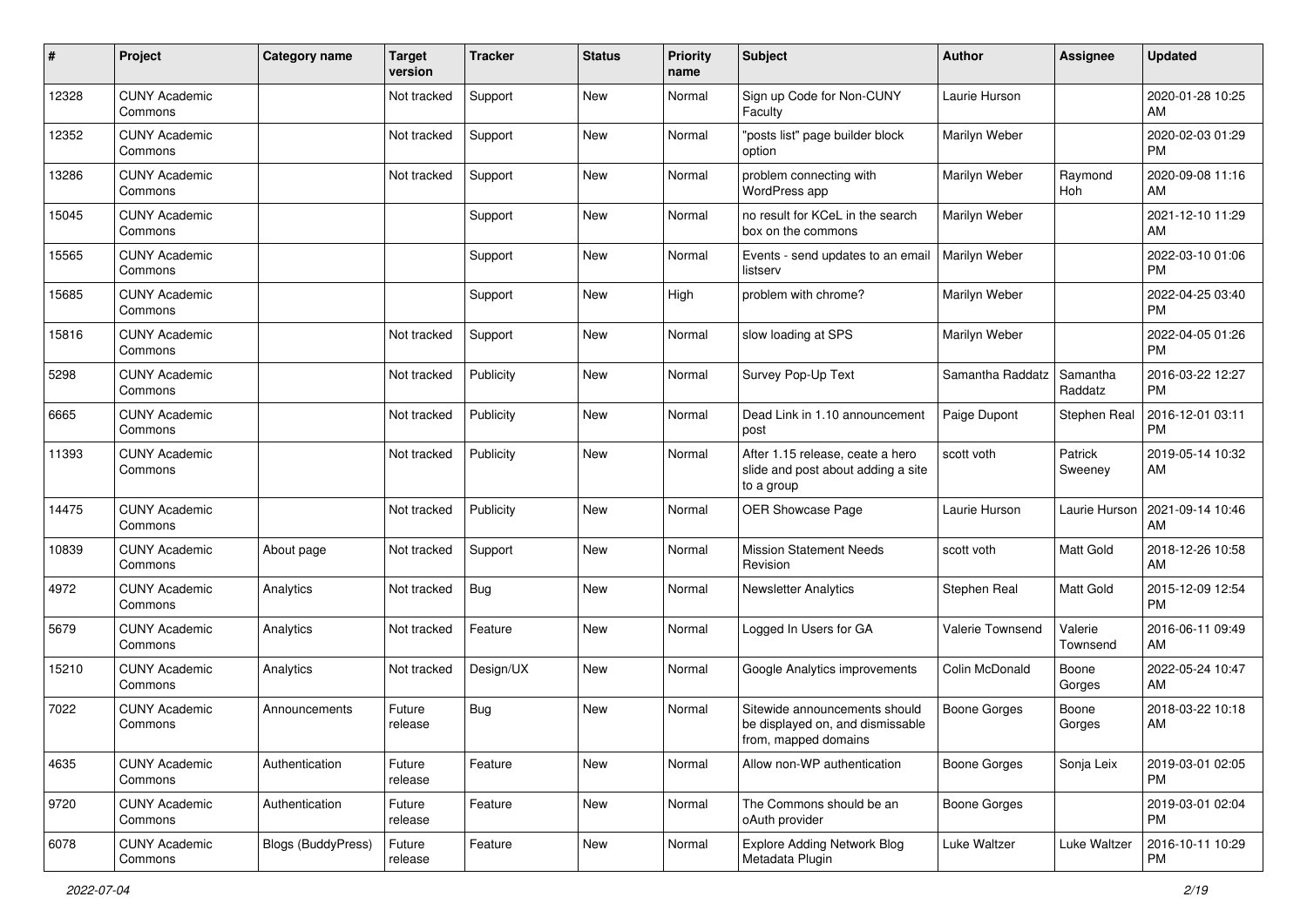| #     | Project                         | <b>Category name</b>       | Target<br>version | <b>Tracker</b> | <b>Status</b> | Priority<br>name | <b>Subject</b>                                                   | <b>Author</b>           | <b>Assignee</b>     | <b>Updated</b>                |
|-------|---------------------------------|----------------------------|-------------------|----------------|---------------|------------------|------------------------------------------------------------------|-------------------------|---------------------|-------------------------------|
| 8835  | <b>CUNY Academic</b><br>Commons | <b>Blogs (BuddyPress)</b>  | Future<br>release | Feature        | <b>New</b>    | Normal           | Extend cuny.is shortlinks to sites                               | Luke Waltzer            | Boone<br>Gorges     | 2022-04-26 11:59<br><b>AM</b> |
| 11243 | <b>CUNY Academic</b><br>Commons | BuddyPress (misc)          | Future<br>release | Bug            | <b>New</b>    | Normal           | Audit bp-custom.php                                              | Raymond Hoh             | Raymond<br>Hoh      | 2022-04-26 11:59<br>AM        |
| 7624  | <b>CUNY Academic</b><br>Commons | BuddyPress (misc)          | Future<br>release | Design/UX      | <b>New</b>    | Normal           | <b>BP Notifications</b>                                          | Luke Waltzer            | Paige Dupont        | 2017-02-08 10:43<br><b>PM</b> |
| 6389  | <b>CUNY Academic</b><br>Commons | <b>BuddyPress Docs</b>     | Future<br>release | Feature        | <b>New</b>    | Low              | Make Discussion Area Visible<br>When Editing a Doc               | Luke Waltzer            | Boone<br>Gorges     | 2016-10-21 04:16<br><b>PM</b> |
| 4226  | <b>CUNY Academic</b><br>Commons | <b>BuddyPress Docs</b>     | Future<br>release | Design/UX      | <b>New</b>    | Normal           | Add option to connect a Doc with<br>a Group                      | Samantha Raddatz        | Samantha<br>Raddatz | 2015-09-09 04:08<br><b>PM</b> |
| 13466 | <b>CUNY Academic</b><br>Commons | Cavalcade                  | Future<br>release | Feature        | <b>New</b>    | Normal           | Automated cleanup for duplicate<br>Cavalcade tasks               | Boone Gorges            | Boone<br>Gorges     | 2020-10-13 05:24<br><b>PM</b> |
| 12438 | <b>CUNY Academic</b><br>Commons | Courses                    | Not tracked       | Bug            | <b>New</b>    | Normal           | Site appearing twice                                             | Laurie Hurson           | Boone<br>Gorges     | 2020-02-18 01:34<br><b>PM</b> |
| 10226 | <b>CUNY Academic</b><br>Commons | Courses                    | Future<br>release | Feature        | <b>New</b>    | Normal           | Add "My Courses" to drop down<br>list                            | scott voth              | Boone<br>Gorges     | 2021-11-19 12:42<br><b>PM</b> |
| 11789 | <b>CUNY Academic</b><br>Commons | Courses                    | Future<br>release | Feature        | New           | Normal           | Ability to remove item from<br>Courses list                      | Laurie Hurson           | Sonja Leix          | 2019-09-24 12:28<br><b>PM</b> |
| 9420  | <b>CUNY Academic</b><br>Commons | cuny.is                    | Not tracked       | Feature        | <b>New</b>    | Normal           | Request for http://cuny.is/streams                               | Raffi<br>Khatchadourian | Marilyn<br>Weber    | 2018-04-02 10:08<br>AM        |
| 10439 | <b>CUNY Academic</b><br>Commons | Design                     | 2.1.0             | Design/UX      | New           | Normal           | Create Style Guide for Commons                                   | Sonja Leix              | Sara Cannon         | 2022-06-28 01:43<br><b>PM</b> |
| 16199 | <b>CUNY Academic</b><br>Commons | <b>Directories</b>         | 2.0.3             | Bug            | New           | Normal           | Removed "Semester" Filter from<br><b>Courses Directory</b>       | Laurie Hurson           | Boone<br>Gorges     | 2022-06-29 11:32<br>AM        |
| 4225  | <b>CUNY Academic</b><br>Commons | <b>DiRT</b> Integration    | Future<br>release | Design/UX      | <b>New</b>    | Normal           | Add information to DIRT page (in<br>Create a Group)              | Samantha Raddatz        | Matt Gold           | 2015-06-26 03:14<br><b>PM</b> |
| 14496 | <b>CUNY Academic</b><br>Commons | Domain Mapping             | Future<br>release | Bug            | New           | Normal           | Mapped domain SSO uses<br>third-party cookies                    | Raymond Hoh             | Raymond<br>Hoh      | 2021-05-24 04:03<br><b>PM</b> |
| 1166  | <b>CUNY Academic</b><br>Commons | <b>Email Invitations</b>   | Future<br>release | Feature        | New           | Low              | Better organizational tools for Sent<br><b>Invites</b>           | Boone Gorges            | Boone<br>Gorges     | 2015-11-09 06:02<br><b>PM</b> |
| 1167  | <b>CUNY Academic</b><br>Commons | <b>Email Invitations</b>   | Future<br>release | Feature        | New           | Low              | Allow email invitations to be resent   Boone Gorges              |                         | Boone<br>Gorges     | 2015-11-12 12:53<br>AM        |
| 5992  | <b>CUNY Academic</b><br>Commons | <b>Email Notifications</b> | Future<br>release | Feature        | New           | Normal           | Changing the From line of<br>autogenerated blog emails           | Marilyn Weber           |                     | 2018-09-27 05:19<br><b>PM</b> |
| 12042 | <b>CUNY Academic</b><br>Commons | <b>Email Notifications</b> | Future<br>release | Feature        | New           | Normal           | Improved error logging for BPGES<br>send queue                   | Boone Gorges            | Boone<br>Gorges     | 2021-11-19 12:25<br><b>PM</b> |
| 6749  | <b>CUNY Academic</b><br>Commons | Events                     | Future<br>release | <b>Bug</b>     | <b>New</b>    | Low              | BPEO iCal request can trigger<br>very large number of DB queries | Boone Gorges            | Raymond<br>Hoh      | 2016-11-15 10:09<br>PM        |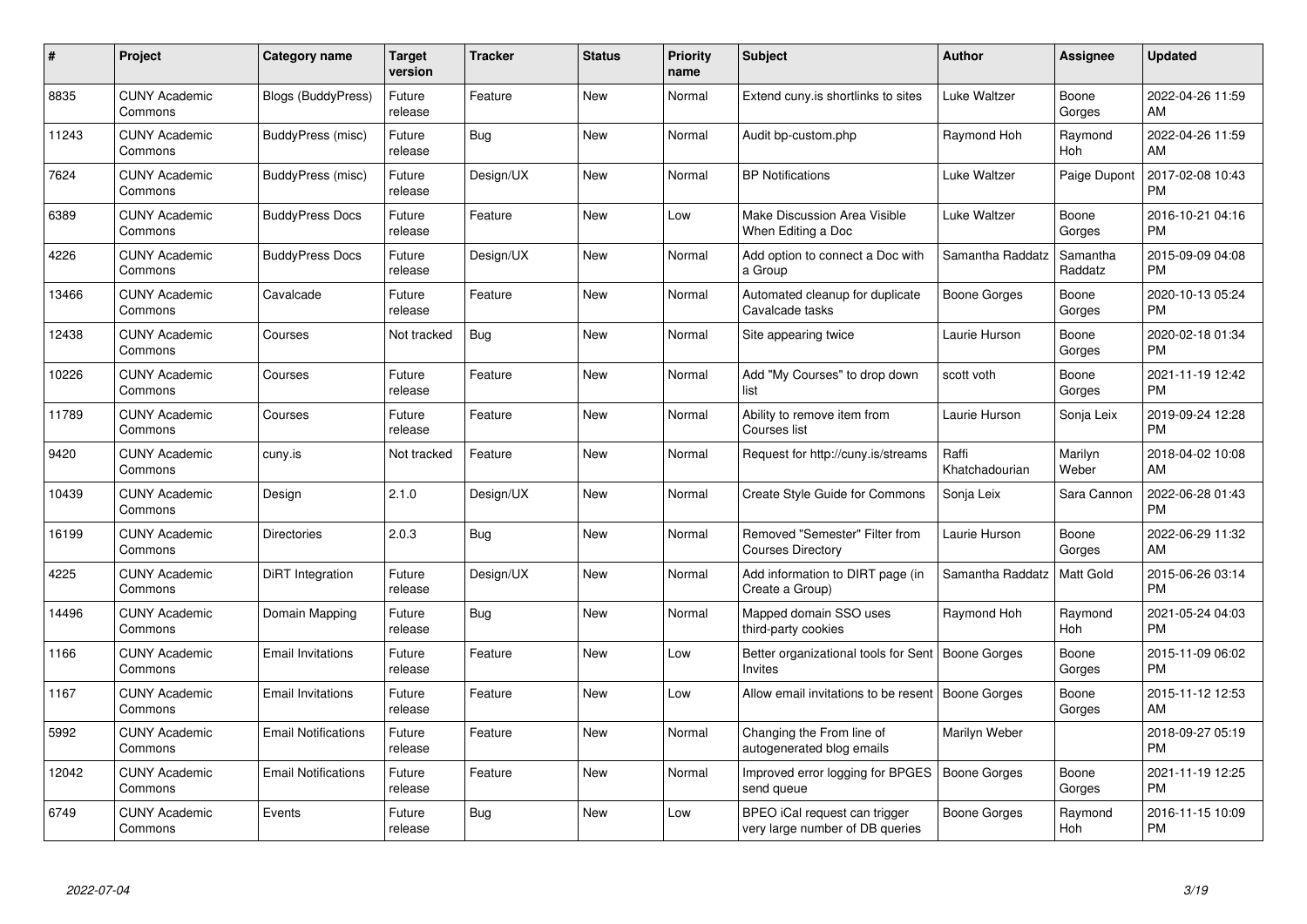| $\#$  | <b>Project</b>                  | Category name                  | <b>Target</b><br>version | <b>Tracker</b> | <b>Status</b> | <b>Priority</b><br>name | <b>Subject</b>                                                                             | Author              | Assignee           | <b>Updated</b>                |
|-------|---------------------------------|--------------------------------|--------------------------|----------------|---------------|-------------------------|--------------------------------------------------------------------------------------------|---------------------|--------------------|-------------------------------|
| 4481  | <b>CUNY Academic</b><br>Commons | Events                         | Future<br>release        | Feature        | <b>New</b>    | Normal                  | Group admins/mods should have<br>the ability to unlink an event from<br>the group          | Boone Gorges        | Boone<br>Gorges    | 2017-04-24 03:53<br><b>PM</b> |
| 11531 | <b>CUNY Academic</b><br>Commons | Events                         | Future<br>release        | Feature        | <b>New</b>    | Normal                  | Main Events calendar should<br>include non-public events that<br>user has access to        | scott voth          | Boone<br>Gorges    | 2019-06-11 10:00<br>AM        |
| 4592  | <b>CUNY Academic</b><br>Commons | Events                         | Future<br>release        | Design/UX      | <b>New</b>    | Normal                  | Event Creation - Venue Dropdown<br>Slow                                                    | Samantha Raddatz    | Boone<br>Gorges    | 2015-09-14 04:56<br><b>PM</b> |
| 3580  | <b>CUNY Academic</b><br>Commons | Group Blogs                    | Future<br>release        | Feature        | <b>New</b>    | Normal                  | Multiple blogs per group                                                                   | <b>Boone Gorges</b> | Boone<br>Gorges    | 2018-02-20 02:02<br><b>PM</b> |
| 11834 | <b>CUNY Academic</b><br>Commons | <b>Group Files</b>             | Future<br>release        | Feature        | <b>New</b>    | Normal                  | Improved tools for managing<br>group file folders                                          | Boone Gorges        | Sonja Leix         | 2019-09-06 03:55<br><b>PM</b> |
| 12091 | <b>CUNY Academic</b><br>Commons | <b>Group Files</b>             | Future<br>release        | Feature        | New           | Normal                  | Improved pre-upload file validation<br>for bp-group-documents                              | <b>Boone Gorges</b> | Boone<br>Gorges    | 2019-11-14 01:21<br><b>PM</b> |
| 7928  | <b>CUNY Academic</b><br>Commons | Group Forums                   | Not tracked              | Bug            | <b>New</b>    | Normal                  | Duplicate Forum post                                                                       | Luke Waltzer        | Raymond<br>Hoh     | 2017-04-11 09:27<br><b>PM</b> |
| 13457 | <b>CUNY Academic</b><br>Commons | Group Forums                   | 2.0.3                    | Bug            | New           | High                    | Forum post not sending<br>notifications                                                    | Filipa Calado       | Raymond<br>Hoh     | 2022-06-29 11:32<br>AM        |
| 13199 | <b>CUNY Academic</b><br>Commons | Group Forums                   | Future<br>release        | Feature        | <b>New</b>    | Normal                  | Favoring Groups over bbPress<br>plugin                                                     | Colin McDonald      | Colin<br>McDonald  | 2021-11-19 12:28<br><b>PM</b> |
| 13358 | <b>CUNY Academic</b><br>Commons | Group Forums                   | Future<br>release        | Feature        | New           | Normal                  | Improved UI for group forum<br>threading settings                                          | Boone Gorges        | Raymond<br>Hoh     | 2021-11-19 12:27<br><b>PM</b> |
| 3059  | <b>CUNY Academic</b><br>Commons | Group Forums                   | Future<br>release        | Design/UX      | <b>New</b>    | Normal                  | Forum Post Permissable Content<br><b>Explanatory Text</b>                                  | Chris Stein         | Chris Stein        | 2015-04-02 11:27<br>AM        |
| 13370 | <b>CUNY Academic</b><br>Commons | Group Library                  | Future<br>release        | Feature        | <b>New</b>    | Normal                  | Library bulk deletion and folder<br>editing                                                | Colin McDonald      | Boone<br>Gorges    | 2020-10-13 10:41<br>AM        |
| 13650 | <b>CUNY Academic</b><br>Commons | Group Library                  | Future<br>release        | Feature        | <b>New</b>    | Normal                  | Forum Attachments in Group<br>Library                                                      | Laurie Hurson       |                    | 2021-11-19 12:30<br><b>PM</b> |
| 14309 | <b>CUNY Academic</b><br>Commons | Group Library                  | Future<br>release        | Feature        | <b>New</b>    | Normal                  | Better handling of<br>bp group document file download<br>attempts when file is not present | Boone Gorges        | Boone<br>Gorges    | 2021-11-19 12:28<br><b>PM</b> |
| 11883 | <b>CUNY Academic</b><br>Commons | Help/Codex                     | Not tracked              | Support        | <b>New</b>    | Normal                  | Need Embedding Help Page<br>Update (Tableau)                                               | Anthony Wheeler     | scott voth         | 2019-09-24 08:49<br>AM        |
| 12392 | <b>CUNY Academic</b><br>Commons | Help/Codex                     | Not tracked              | Documentation  | <b>New</b>    | Normal                  | <b>Updates to Common Commons</b><br>Questions on Help Page                                 | scott voth          | Margaret<br>Galvan | 2020-02-11 10:53<br>AM        |
| 10580 | <b>CUNY Academic</b><br>Commons | Information<br>Architecture    | Future<br>release        | Design/UX      | <b>New</b>    | Normal                  | Primary nav item review                                                                    | <b>Boone Gorges</b> | Sara Cannon        | 2022-06-28 01:29<br><b>PM</b> |
| 13891 | <b>CUNY Academic</b><br>Commons | Internal Tools and<br>Workflow | 2.1.0                    | Feature        | <b>New</b>    | Normal                  | Migrate automated linting to<br>GitHub Actions                                             | Boone Gorges        | Jeremy Felt        | 2022-06-29 11:13<br>AM        |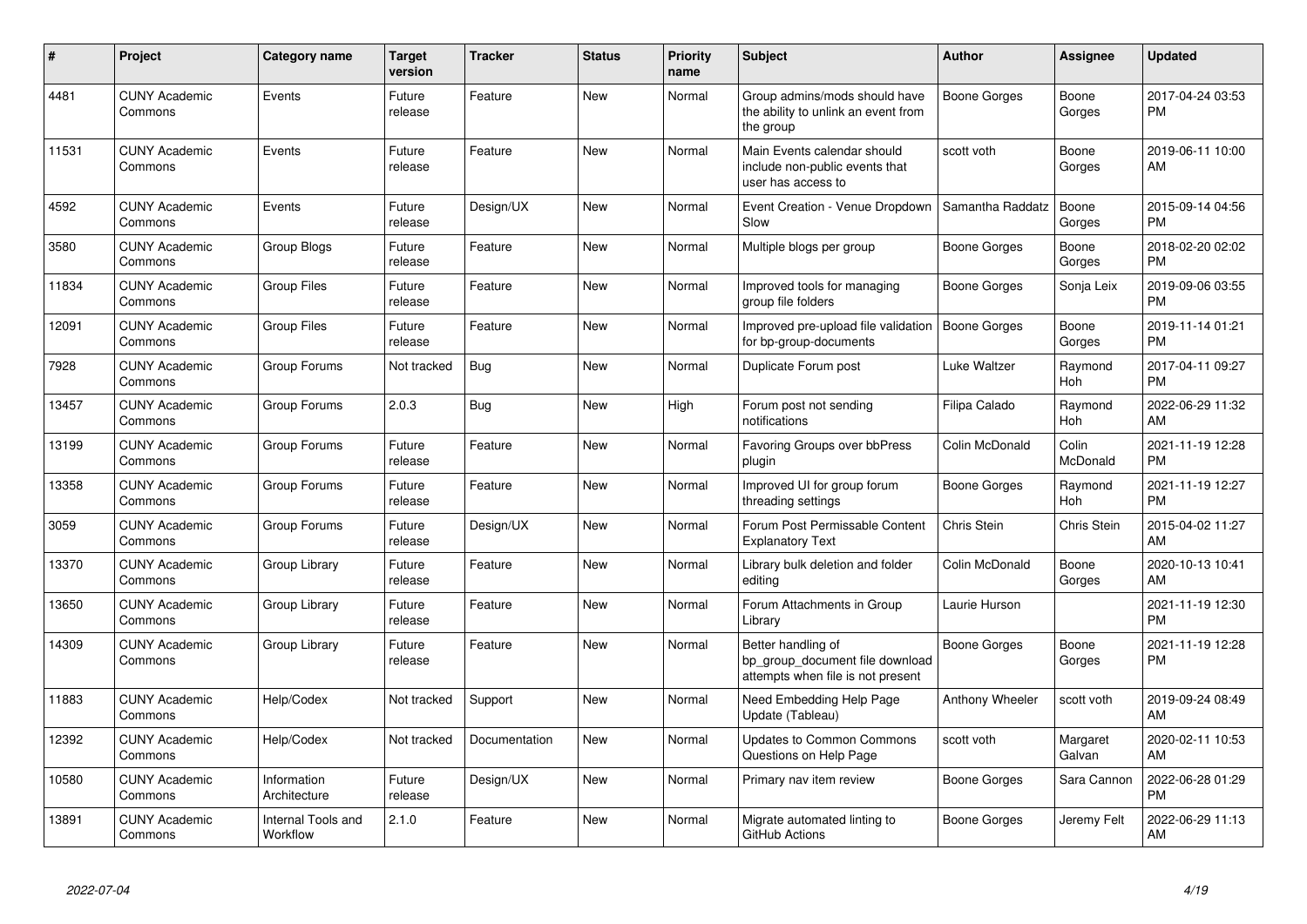| $\#$  | Project                         | <b>Category name</b>                  | <b>Target</b><br>version | <b>Tracker</b> | <b>Status</b> | <b>Priority</b><br>name | <b>Subject</b>                                                                 | <b>Author</b>       | Assignee            | <b>Updated</b>                |
|-------|---------------------------------|---------------------------------------|--------------------------|----------------|---------------|-------------------------|--------------------------------------------------------------------------------|---------------------|---------------------|-------------------------------|
| 15194 | <b>CUNY Academic</b><br>Commons | <b>Internal Tools and</b><br>Workflow | 2.1.0                    | Feature        | <b>New</b>    | Normal                  | PHPCS sniff for un-restored<br>switch_to_blog() calls                          | Boone Gorges        | Jeremy Felt         | 2022-05-26 10:45<br>AM        |
| 12382 | <b>CUNY Academic</b><br>Commons | Membership                            | Not tracked              | Support        | <b>New</b>    | Normal                  | Email request change                                                           | Marilyn Weber       | Marilyn<br>Weber    | 2020-02-06 12:56<br><b>PM</b> |
| 4535  | <b>CUNY Academic</b><br>Commons | My Commons                            | Future<br>release        | Bug            | New           | Low                     | My Commons filter issue                                                        | scott voth          | Raymond<br>Hoh      | 2015-09-01 11:17<br>AM        |
| 3565  | <b>CUNY Academic</b><br>Commons | My Commons                            | Not tracked              | Documentation  | New           | Normal                  | Load Newest inconsistencies                                                    | Chris Stein         | scott voth          | 2015-11-09 01:16<br><b>PM</b> |
| 8440  | <b>CUNY Academic</b><br>Commons | Onboarding                            | Not tracked              | <b>Bug</b>     | <b>New</b>    | Normal                  | Create Test Email Accounts for<br><b>Onboarding Project</b>                    | Stephen Real        | Stephen Real        | 2017-08-01 09:49<br><b>PM</b> |
| 10794 | <b>CUNY Academic</b><br>Commons | Performance                           | Not tracked              | <b>Bug</b>     | New           | Normal                  | Memcached connection<br>occasionally breaks                                    | Boone Gorges        | Boone<br>Gorges     | 2018-12-06 03:30<br><b>PM</b> |
| 14908 | <b>CUNY Academic</b><br>Commons | Performance                           |                          | <b>Bug</b>     | <b>New</b>    | Normal                  | Stale object cache on cdev                                                     | Raymond Hoh         | Boone<br>Gorges     | 2021-12-07 09:45<br>AM        |
| 14787 | <b>CUNY Academic</b><br>Commons | <b>Plugin Packages</b>                | Future<br>release        | Feature        | <b>New</b>    | Normal                  | Creating a "Design" plugin<br>package                                          | Laurie Hurson       | scott voth          | 2022-04-27 04:56<br><b>PM</b> |
| 2753  | <b>CUNY Academic</b><br>Commons | Public Portfolio                      | Future<br>release        | Feature        | <b>New</b>    | Normal                  | Create actual actual tagification in<br>academic interests and other<br>fields | Micki Kaufman       | Boone<br>Gorges     | 2015-01-05 08:52<br><b>PM</b> |
| 3048  | <b>CUNY Academic</b><br>Commons | Public Portfolio                      | Future<br>release        | Feature        | <b>New</b>    | Low                     | Images for rich text profile fields                                            | Boone Gorges        | Boone<br>Gorges     | 2014-02-19 12:56<br><b>PM</b> |
| 10354 | <b>CUNY Academic</b><br>Commons | <b>Public Portfolio</b>               | Future<br>release        | Feature        | New           | Normal                  | Opt out of Having a Profile Page                                               | scott voth          | Chris Stein         | 2020-05-12 10:43<br>AM        |
| 14184 | <b>CUNY Academic</b><br>Commons | <b>Public Portfolio</b>               | Future<br>release        | Feature        | New           | Normal                  | Centralized mechanism for storing<br>Campus affiliations                       | <b>Boone Gorges</b> | Boone<br>Gorges     | 2022-01-04 11:35<br>AM        |
| 11496 | <b>CUNY Academic</b><br>Commons | <b>Public Portfolio</b>               | 1.15.2                   | Support        | <b>New</b>    | Normal                  | Replace Twitter Icon on Member<br>Portfolio page                               | scott voth          | Boone<br>Gorges     | 2019-06-06 01:03<br><b>PM</b> |
| 4253  | <b>CUNY Academic</b><br>Commons | <b>Public Portfolio</b>               | Future<br>release        | Design/UX      | New           | Normal                  | Encourage users to add portfolio<br>content                                    | Samantha Raddatz    | Samantha<br>Raddatz | 2015-07-07 11:32<br>AM        |
| 4622  | <b>CUNY Academic</b><br>Commons | <b>Public Portfolio</b>               | Future<br>release        | Design/UX      | <b>New</b>    | Normal                  | <b>Profile Visibility Settings</b>                                             | Samantha Raddatz    | Samantha<br>Raddatz | 2015-09-21 12:18<br><b>PM</b> |
| 9643  | <b>CUNY Academic</b><br>Commons | Publicity                             | Not tracked              | Feature        | <b>New</b>    | Normal                  | Create a page on the Commons<br>for logos etc.                                 | Stephen Real        | Stephen Real        | 2018-04-24 10:53<br>AM        |
| 12247 | <b>CUNY Academic</b><br>Commons | Publicity                             | Not tracked              | Support        | <b>New</b>    | Normal                  | Screenshot of First Commons<br>Homepage                                        | scott voth          | scott voth          | 2020-01-14 12:08<br><b>PM</b> |
| 3506  | <b>CUNY Academic</b><br>Commons | Publicity                             | 1.7                      | Publicity      | New           | Normal                  | Prepare 1.7 email messaging                                                    | Micki Kaufman       | Micki<br>Kaufman    | 2014-10-01 12:36<br><b>PM</b> |
| 3509  | <b>CUNY Academic</b><br>Commons | Publicity                             | 1.7                      | Publicity      | <b>New</b>    | Normal                  | Create 1.7 digital signage imagery                                             | Micki Kaufman       | Marilyn<br>Weber    | 2014-10-01 12:40<br><b>PM</b> |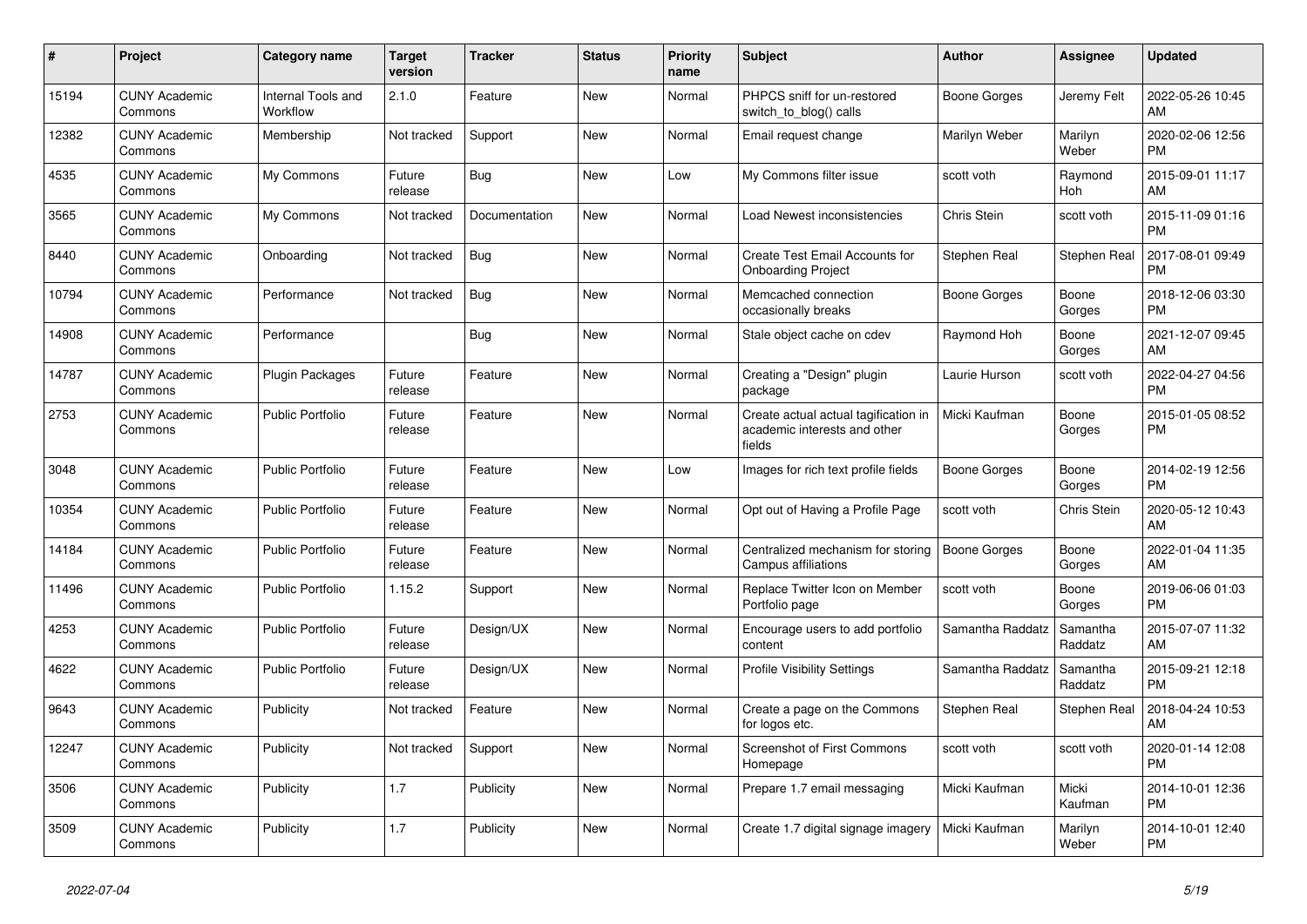| #     | Project                         | <b>Category name</b>     | <b>Target</b><br>version | <b>Tracker</b> | <b>Status</b> | <b>Priority</b><br>name | <b>Subject</b>                                                                                                                                        | <b>Author</b>       | <b>Assignee</b>     | <b>Updated</b>                |
|-------|---------------------------------|--------------------------|--------------------------|----------------|---------------|-------------------------|-------------------------------------------------------------------------------------------------------------------------------------------------------|---------------------|---------------------|-------------------------------|
| 3615  | <b>CUNY Academic</b><br>Commons | Redmine                  | Not tracked              | Feature        | <b>New</b>    | Low                     | Create Redmine issues via email                                                                                                                       | Dominic Giglio      | Boone<br>Gorges     | 2017-11-16 11:36<br>AM.       |
| 308   | <b>CUNY Academic</b><br>Commons | Registration             | Future<br>release        | Feature        | New           | Normal                  | Group recommendations for<br>signup process                                                                                                           | <b>Boone Gorges</b> | Samantha<br>Raddatz | 2015-11-09 05:07<br><b>PM</b> |
| 11860 | <b>CUNY Academic</b><br>Commons | Registration             | Future<br>release        | Feature        | New           | Normal                  | Ensure Students Are Aware They<br>Can Use Aliases At Registration                                                                                     | scott voth          |                     | 2019-09-24 08:46<br>AM        |
| 13430 | <b>CUNY Academic</b><br>Commons | Reply By Email           | Not tracked              | Bug            | New           | Normal                  | Delay in RBE                                                                                                                                          | Luke Waltzer        | Raymond<br>Hoh      | 2020-10-13 11:16<br>AM        |
| 16177 | <b>CUNY Academic</b><br>Commons | Reply By Email           |                          | Bug            | New           | Normal                  | Switch to Inbound mode for RBE                                                                                                                        | Raymond Hoh         | Raymond<br>Hoh      | 2022-05-30 04:32<br><b>PM</b> |
| 9729  | <b>CUNY Academic</b><br>Commons | <b>SEO</b>               | Not tracked              | Support        | New           | Normal                  | 503 Errors showing on<br>newlaborforum.cuny.edu                                                                                                       | Diane Krauthamer    | Raymond<br>Hoh      | 2018-05-22 04:48<br><b>PM</b> |
| 13048 | <b>CUNY Academic</b><br>Commons | Shortcodes and<br>embeds | Future<br>release        | Feature        | New           | Normal                  | Jupyter Notebooks support                                                                                                                             | Boone Gorges        |                     | 2020-07-14 11:46<br>AM.       |
| 13331 | <b>CUNY Academic</b><br>Commons | Site cloning             | Future<br>release        | Bug            | New           | Normal                  | Combine Site Template and Clone<br>operations                                                                                                         | <b>Boone Gorges</b> | Jeremy Felt         | 2021-11-19 12:39<br><b>PM</b> |
| 5282  | <b>CUNY Academic</b><br>Commons | Social Paper             | Future<br>release        | Bug            | New           | Normal                  | Replying via email directs to paper<br>but not individual comment.                                                                                    | Marilyn Weber       | Raymond<br>Hoh      | 2016-03-02 01:48<br><b>PM</b> |
| 5488  | <b>CUNY Academic</b><br>Commons | Social Paper             | Future<br>release        | Bug            | New           | Normal                  | Add a "last edited by" field to<br>Social Paper group directories                                                                                     | Boone Gorges        |                     | 2016-04-21 10:05<br><b>PM</b> |
| 7663  | <b>CUNY Academic</b><br>Commons | Social Paper             | Future<br>release        | Bug            | New           | Normal                  | Social Paper notifications not<br>formatted correctly on secondary<br>sites                                                                           | Boone Gorges        | Boone<br>Gorges     | 2018-04-16 03:52<br>PM        |
| 7981  | <b>CUNY Academic</b><br>Commons | Social Paper             | Future<br>release        | Bug            | New           | Normal                  | Social Paper comments should<br>not go to spam                                                                                                        | Luke Waltzer        | Boone<br>Gorges     | 2018-04-16 03:52<br>PM.       |
| 5050  | <b>CUNY Academic</b><br>Commons | Social Paper             | Future<br>release        | Feature        | New           | Low                     | Making comments visible in SP<br>editing mode (SP suggestion #1)                                                                                      | Marilyn Weber       | Samantha<br>Raddatz | 2019-09-17 11:10<br><b>PM</b> |
| 5052  | <b>CUNY Academic</b><br>Commons | Social Paper             | Future<br>release        | Feature        | New           | Low                     | Sentence by sentence or line by<br>line comments (SP suggestion #3)                                                                                   | Marilyn Weber       | Boone<br>Gorges     | 2016-02-11 10:24<br><b>PM</b> |
| 5053  | <b>CUNY Academic</b><br>Commons | Social Paper             | Future<br>release        | Feature        | New           | Low                     | Scrollable menu to add readers<br>(SP suggestion #4)                                                                                                  | Marilyn Weber       | Samantha<br>Raddatz | 2016-04-21 05:21<br><b>PM</b> |
| 5058  | <b>CUNY Academic</b><br>Commons | Social Paper             | Future<br>release        | Feature        | New           | Low                     | Can there be a clearer signal that<br>even when comments have<br>already been made you add<br>comments by clicking on the side?<br>(SP suggestion #5) | Marilyn Weber       | Samantha<br>Raddatz | 2016-02-11 10:24<br><b>PM</b> |
| 5199  | <b>CUNY Academic</b><br>Commons | Social Paper             | Future<br>release        | Feature        | New           | Normal                  | add tables to the SP editor                                                                                                                           | Marilyn Weber       |                     | 2016-10-24 11:27<br>AM        |
| 5205  | <b>CUNY Academic</b><br>Commons | Social Paper             | Future<br>release        | Feature        | New           | Normal                  | Social Paper folders                                                                                                                                  | Marilyn Weber       |                     | 2016-02-11 10:24<br><b>PM</b> |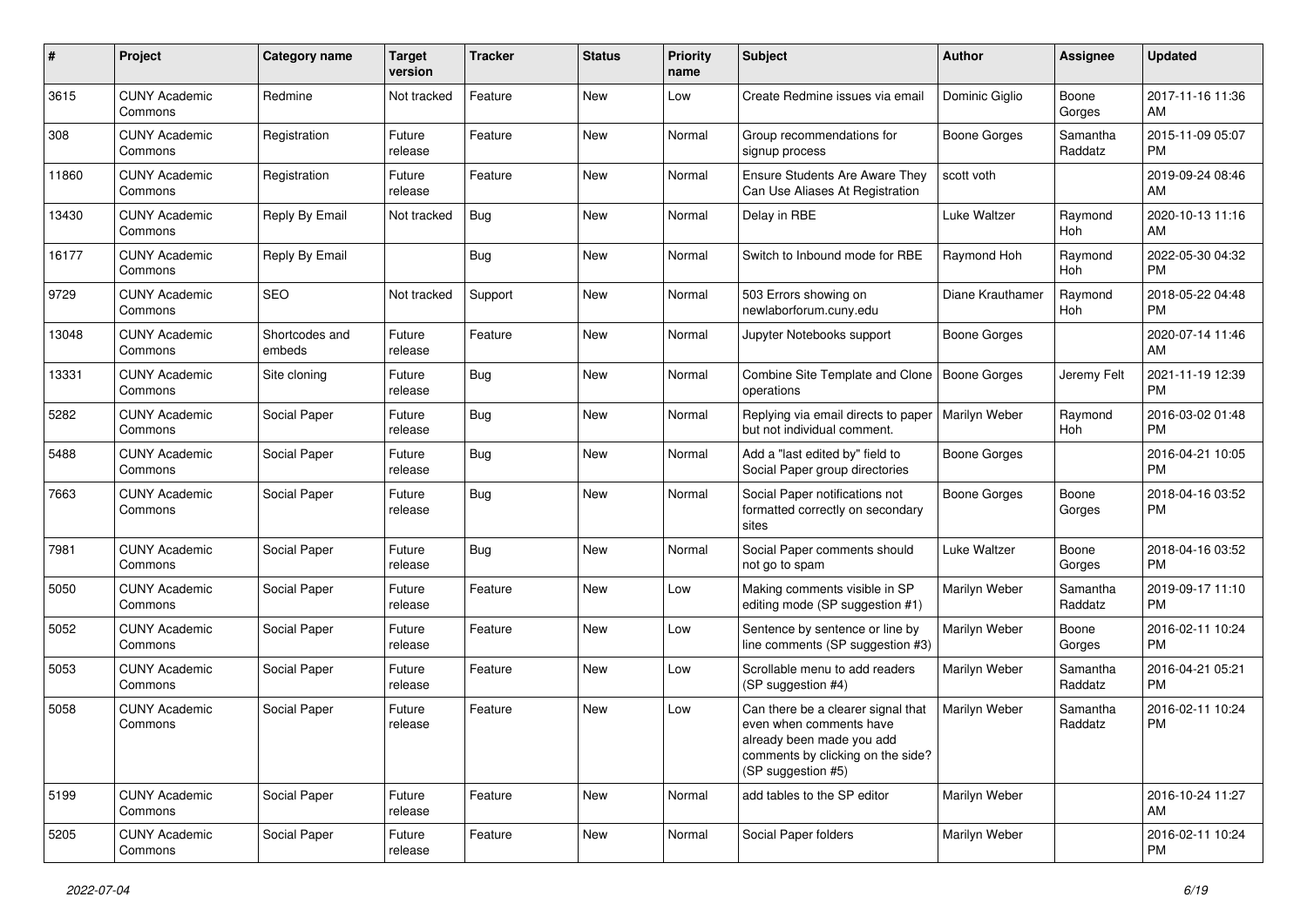| #     | Project                         | Category name            | <b>Target</b><br>version | <b>Tracker</b> | <b>Status</b> | <b>Priority</b><br>name | Subject                                                                                                      | Author                  | Assignee            | <b>Updated</b>                |
|-------|---------------------------------|--------------------------|--------------------------|----------------|---------------|-------------------------|--------------------------------------------------------------------------------------------------------------|-------------------------|---------------------|-------------------------------|
| 5397  | <b>CUNY Academic</b><br>Commons | Social Paper             | Future<br>release        | Feature        | New           | Normal                  | frustrating to have to<br>enable/disable in SP                                                               | Marilyn Weber           | Samantha<br>Raddatz | 2016-04-20 03:39<br><b>PM</b> |
| 5489  | <b>CUNY Academic</b><br>Commons | Social Paper             | Future<br>release        | Feature        | New           | Normal                  | Asc/desc sorting for Social Paper<br>directories                                                             | <b>Boone Gorges</b>     |                     | 2016-04-21 10:06<br><b>PM</b> |
| 5182  | CUNY Academic<br>Commons        | Social Paper             | Future<br>release        | Design/UX      | New           | Normal                  | "Publishing" a private paper on<br>social paper?                                                             | Raffi<br>Khatchadourian | Boone<br>Gorges     | 2016-10-13 04:12<br><b>PM</b> |
| 5183  | <b>CUNY Academic</b><br>Commons | Social Paper             | Future<br>release        | Design/UX      | New           | Normal                  | Creating a new paper when<br>viewing an existing paper                                                       | Raffi<br>Khatchadourian | Samantha<br>Raddatz | 2016-02-02 12:09<br><b>PM</b> |
| 4222  | <b>CUNY Academic</b><br>Commons | User Experience          | Future<br>release        | Design/UX      | New           | Normal                  | Add information to 'Delete<br>Account' page                                                                  | Samantha Raddatz        | scott voth          | 2015-06-26 11:35<br>AM        |
| 6755  | <b>CUNY Academic</b><br>Commons | WordPress (misc)         | Future<br>release        | Bug            | New           | Normal                  | Cannot Deactivate Plugin                                                                                     | Laura Kane              |                     | 2016-11-16 01:12<br><b>PM</b> |
| 9346  | <b>CUNY Academic</b><br>Commons | WordPress (misc)         | Not tracked              | Bug            | New           | Normal                  | Clone cetls.bmcc.cuny.edu for<br>development                                                                 | Owen Roberts            | Raymond<br>Hoh      | 2018-03-06 05:35<br><b>PM</b> |
| 11024 | <b>CUNY Academic</b><br>Commons | WordPress (misc)         | Future<br>release        | Bug            | New           | Normal                  | Subsites should not show "you<br>should update your .htaccess<br>now" notice after permalink setting<br>save | <b>Boone Gorges</b>     |                     | 2019-01-28 01:35<br>PM        |
| 16255 | <b>CUNY Academic</b><br>Commons | WordPress (misc)         |                          | <b>Bug</b>     | <b>New</b>    | Normal                  | Need to define 'MULTISITE'<br>constant in wp-config.php                                                      | Raymond Hoh             |                     | 2022-06-19 09:31<br>AM        |
| 3657  | <b>CUNY Academic</b><br>Commons | WordPress (misc)         | Not tracked              | Feature        | <b>New</b>    | Normal                  | Create alert for GC email<br>addresses                                                                       | <b>Matt Gold</b>        | Matt Gold           | 2016-04-14 11:29<br><b>PM</b> |
| 6332  | <b>CUNY Academic</b><br>Commons | WordPress (misc)         | Future<br>release        | Feature        | New           | Normal                  | Allow uploaded files to be marked<br>as private in an ad hoc way                                             | <b>Boone Gorges</b>     |                     | 2016-10-17 11:41<br><b>PM</b> |
| 13835 | CUNY Academic<br>Commons        | WordPress (misc)         | Future<br>release        | Feature        | New           | Normal                  | Allow OneSearch widget to have<br>'CUNY' as campus                                                           | Boone Gorges            | Boone<br>Gorges     | 2021-11-19 12:39<br><b>PM</b> |
| 11624 | <b>CUNY Academic</b><br>Commons | WordPress (misc)         | Not tracked              | Support        | New           | Normal                  | Change pages into posts or swap<br>database for a Commons site?                                              | Stephen Klein           | Raymond<br>Hoh      | 2019-07-09 11:04<br>AM        |
| 15767 | <b>CUNY Academic</b><br>Commons | WordPress (misc)         |                          | Support        | New           | Normal                  | Site loading slowly                                                                                          | scott voth              | Boone<br>Gorges     | 2022-04-04 08:56<br><b>PM</b> |
| 11843 | <b>CUNY Academic</b><br>Commons | WordPress (misc)         | Future<br>release        | Design/UX      | New           | Normal                  | Tweaking the Gutenberg Editor<br>Interface                                                                   | Laurie Hurson           |                     | 2022-04-26 12:00<br><b>PM</b> |
| 3691  | <b>CUNY Academic</b><br>Commons | <b>WordPress Plugins</b> | Future<br>release        | Bug            | New           | Normal                  | <b>WPMU Domain Mapping</b><br>Debugging on cdev                                                              | Raymond Hoh             | <b>Matt Gold</b>    | 2014-12-12 09:04<br>AM        |
| 9926  | <b>CUNY Academic</b><br>Commons | <b>WordPress Plugins</b> | Future<br>release        | <b>Bug</b>     | New           | Normal                  | twitter-mentions-as-comments<br>cron jobs can run long                                                       | Boone Gorges            | Boone<br>Gorges     | 2018-10-24 12:34<br><b>PM</b> |
| 12573 | <b>CUNY Academic</b><br>Commons | <b>WordPress Plugins</b> | Future<br>release        | Bug            | New           | Normal                  | <b>CommentPress Core Issues</b>                                                                              | scott voth              |                     | 2020-03-24 04:32<br>PM        |
| 14987 | <b>CUNY Academic</b><br>Commons | <b>WordPress Plugins</b> | Future<br>release        | Bug            | New           | Normal                  | Elementor update causes<br>database freeze-up                                                                | <b>Boone Gorges</b>     | Boone<br>Gorges     | 2021-11-29 12:02<br>PM        |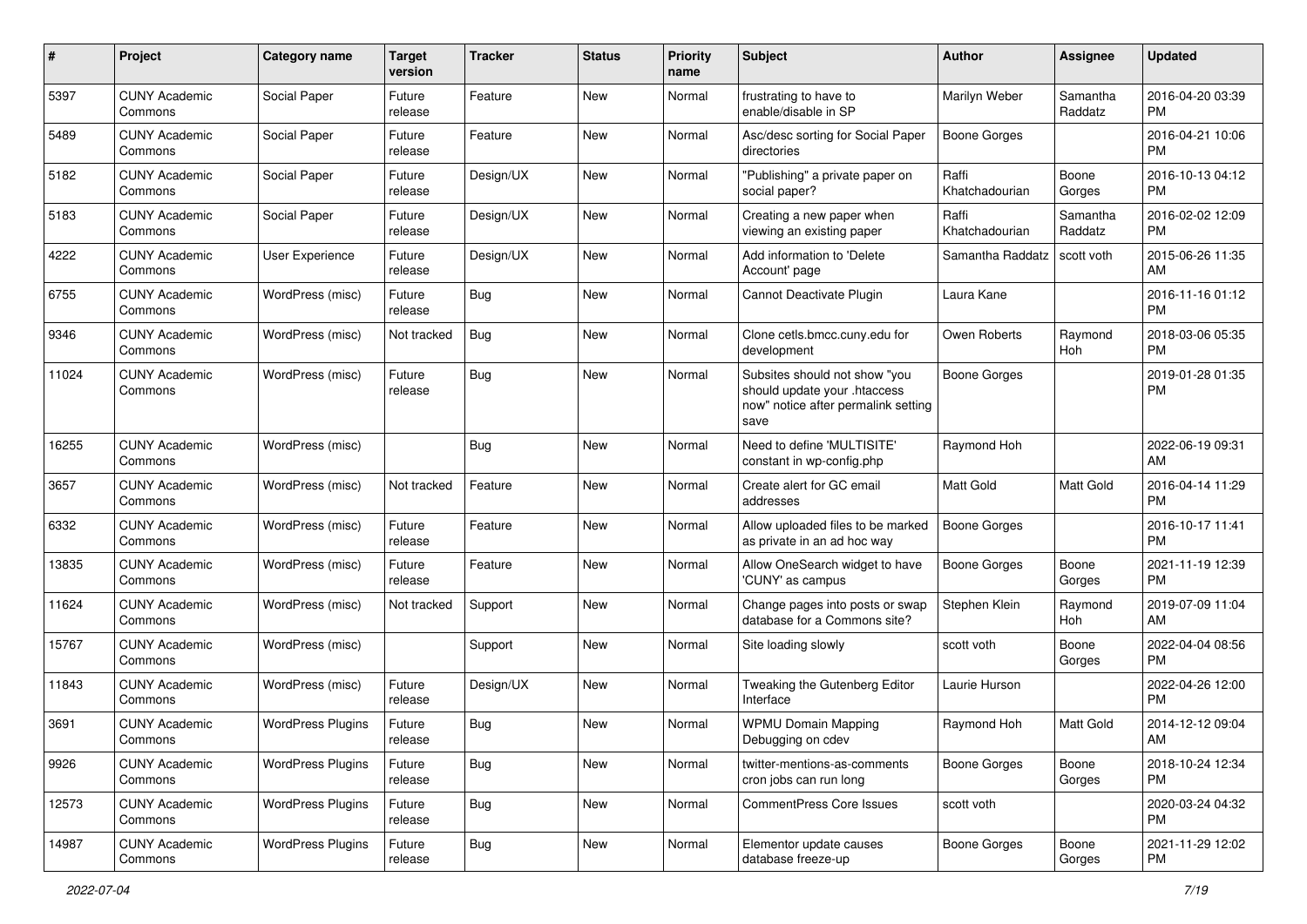| $\pmb{\#}$ | Project                         | <b>Category name</b>     | <b>Target</b><br>version | <b>Tracker</b> | <b>Status</b> | <b>Priority</b><br>name | <b>Subject</b>                                                                        | <b>Author</b>           | Assignee           | <b>Updated</b>                |
|------------|---------------------------------|--------------------------|--------------------------|----------------|---------------|-------------------------|---------------------------------------------------------------------------------------|-------------------------|--------------------|-------------------------------|
| 16319      | <b>CUNY Academic</b><br>Commons | <b>WordPress Plugins</b> | 2.0.3                    | Bug            | <b>New</b>    | Normal                  | Request for Events Calendar Pro<br>5.14.2 update                                      | Raymond Hoh             | Raymond<br>Hoh     | 2022-07-01 04:16<br><b>PM</b> |
| 364        | <b>CUNY Academic</b><br>Commons | <b>WordPress Plugins</b> | Future<br>release        | Feature        | New           | Normal                  | <b>Bulletin Board</b>                                                                 | Matt Gold               |                    | 2015-01-05 08:50<br><b>PM</b> |
| 8498       | <b>CUNY Academic</b><br>Commons | <b>WordPress Plugins</b> | Future<br>release        | Feature        | New           | Low                     | <b>Gravity Forms Email Users</b>                                                      | Raffi<br>Khatchadourian | Matt Gold          | 2017-10-13 12:58<br><b>PM</b> |
| 16314      | <b>CUNY Academic</b><br>Commons | <b>WordPress Plugins</b> |                          | Feature        | <b>New</b>    | Normal                  | Install Multicollab plug-in?                                                          | Raffi<br>Khatchadourian |                    | 2022-06-29 03:44<br><b>PM</b> |
| 11545      | <b>CUNY Academic</b><br>Commons | <b>WordPress Plugins</b> | Not tracked              | Support        | New           | Normal                  | Twitter searches in WordPress                                                         | Gina Cherry             | Matt Gold          | 2019-09-23 01:03<br><b>PM</b> |
| 8211       | <b>CUNY Academic</b><br>Commons | <b>WordPress Themes</b>  | Future<br>release        | Feature        | New           | Normal                  | Theme Suggestions: Material<br>Design-Inspired Themes                                 | Margaret Galvan         | Margaret<br>Galvan | 2017-08-07 02:48<br><b>PM</b> |
| 14911      | <b>CUNY Academic</b><br>Commons | <b>WordPress Themes</b>  | Not tracked              | Support        | New           | Normal                  | Twentytwentyone theme                                                                 | Marilyn Weber           |                    | 2021-10-28 10:37<br>AM        |
| 12436      | <b>CUNY Academic</b><br>Commons |                          | Not tracked              | Bug            | Assigned      | Normal                  | Nightly system downtime                                                               | Boone Gorges            |                    | 2020-08-01 09:30<br>AM        |
| 2618       | <b>NYCDH Community</b><br>Site  |                          |                          | <b>Bug</b>     | Assigned      | Low                     | Mark blogs as spam when created<br>by users marked as spam                            | Matt Gold               | Boone<br>Gorges    | 2013-06-09 11:38<br><b>PM</b> |
| 8992       | NYCDH Community<br>Site         |                          |                          | Bug            | Assigned      | Normal                  | Multiple RBE error reports                                                            | <b>Matt Gold</b>        | Raymond<br>Hoh     | 2017-12-11 05:43<br><b>PM</b> |
| 7828       | <b>CUNY Academic</b><br>Commons |                          | Not tracked              | Feature        | Assigned      | Normal                  | Theme Assessment 2017                                                                 | Margaret Galvan         | Margaret<br>Galvan | 2017-05-02 10:41<br><b>PM</b> |
| 8837       | <b>CUNY Academic</b><br>Commons |                          | Not tracked              | Feature        | Assigned      | Normal                  | Create a form to request info from<br>people requesting premium<br>themes and plugins | Matt Gold               | Marilyn<br>Weber   | 2017-11-14 03:35<br><b>PM</b> |
| 10368      | <b>CUNY Academic</b><br>Commons |                          | Future<br>release        | Feature        | Assigned      | Normal                  | Use ORCID data to populate<br>academic profile page                                   | Stephen Francoeur       | Boone<br>Gorges    | 2018-09-25 01:53<br><b>PM</b> |
| 11517      | <b>CUNY Academic</b><br>Commons |                          | Not tracked              | Feature        | Assigned      | Normal                  | wp-accessibility plugin should not<br>strip 'target=" blank" by default               | Boone Gorges            | Laurie Hurson      | 2019-09-24 09:57<br>AM        |
| 2571       | <b>NYCDH Community</b><br>Site  |                          |                          | Feature        | Assigned      | Normal                  | Add Google custom search box to<br>homepage                                           | <b>Mark Newton</b>      | Raymond<br>Hoh     | 2013-05-18 07:49<br><b>PM</b> |
| 2574       | NYCDH Community<br>Site         |                          |                          | Feature        | Assigned      | Normal                  | Add Way to Upload Files to<br>Groups                                                  | Mark Newton             | Raymond<br>Hoh     | 2013-05-18 07:46<br><b>PM</b> |
| 2577       | <b>NYCDH Community</b><br>Site  |                          |                          | Feature        | Assigned      | Low                     | Investigate Potential to Add Links<br>to the Forum                                    | <b>Mark Newton</b>      | Alex Gil           | 2013-05-16 09:40<br><b>PM</b> |
| 11519      | <b>CUNY Academic</b><br>Commons |                          | Not tracked              | Support        | Assigned      | Normal                  | comment option not appearing                                                          | Marilyn Weber           |                    | 2019-09-24 10:28<br>AM        |
| 2612       | <b>CUNY Academic</b><br>Commons |                          | Not tracked              | Publicity      | Assigned      | Normal                  | Pinterest site for the Commons                                                        | local admin             | Sarah<br>Morgano   | 2016-03-04 11:19<br>AM        |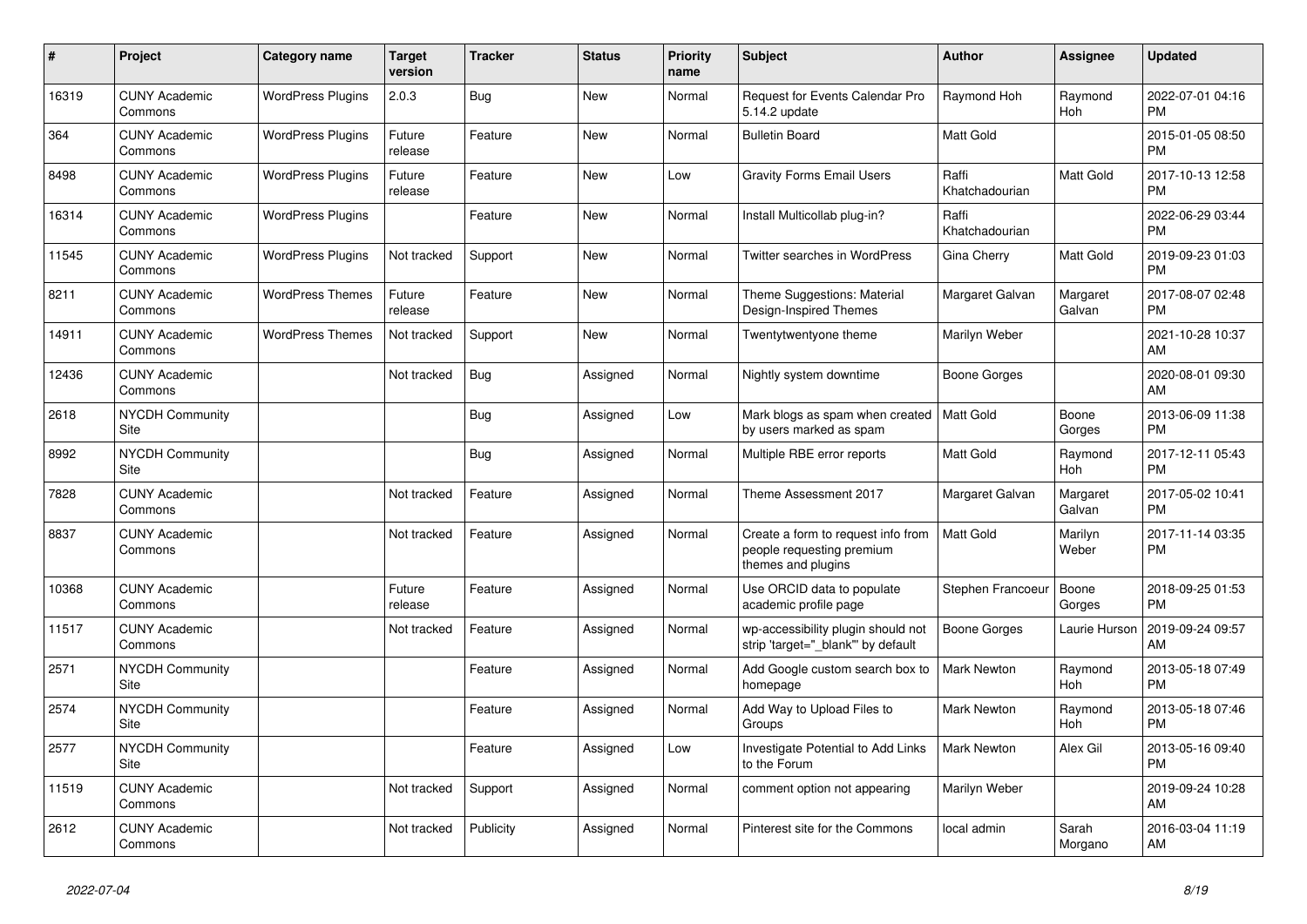| #    | Project                         | <b>Category name</b>      | <b>Target</b><br>version | <b>Tracker</b> | <b>Status</b> | <b>Priority</b><br>name | <b>Subject</b>                                                       | <b>Author</b>      | Assignee            | <b>Updated</b>                |
|------|---------------------------------|---------------------------|--------------------------|----------------|---------------|-------------------------|----------------------------------------------------------------------|--------------------|---------------------|-------------------------------|
| 4235 | <b>CUNY Academic</b><br>Commons |                           | Not tracked              | Design/UX      | Assigned      | Normal                  | Explore user experience around<br>comments on forum topics vs docs   | <b>Matt Gold</b>   | Samantha<br>Raddatz | 2015-07-21 10:23<br>AM        |
| 2666 | <b>CUNY Academic</b><br>Commons | About page                | Not tracked              | Documentation  | Assigned      | Normal                  | <b>Update About Text</b>                                             | Chris Stein        | Luke Waltzer        | 2016-03-04 11:19<br>AM        |
| 8900 | <b>CUNY Academic</b><br>Commons | Accessibility             | Future<br>release        | Feature        | Assigned      | Normal                  | Look into tools to enforce<br>accessibility in WP environment        | Matt Gold          | Boone<br>Gorges     | 2022-04-26 11:59<br>AM        |
| 8901 | <b>CUNY Academic</b><br>Commons | Accessibility             | Future<br>release        | Feature        | Assigned      | Normal                  | Theme analysis for accessibility                                     | Matt Gold          | Boone<br>Gorges     | 2022-04-26 11:59<br>AM        |
| 1460 | <b>CUNY Academic</b><br>Commons | Analytics                 | Future<br>release        | Feature        | Assigned      | Normal                  | Update System Report                                                 | <b>Brian Foote</b> | Boone<br>Gorges     | 2015-11-09 06:13<br><b>PM</b> |
| 5581 | <b>CUNY Academic</b><br>Commons | Analytics                 | Future<br>release        | Feature        | Assigned      | Normal                  | <b>Explore alternatives to Google</b><br>Analytics                   | Matt Gold          | Valerie<br>Townsend | 2020-04-17 03:12<br><b>PM</b> |
| 4070 | <b>CUNY Academic</b><br>Commons | Analytics                 | Not tracked              | Support        | Assigned      | Normal                  | Request for JITP site analytics                                      | <b>Matt Gold</b>   | Seth Persons        | 2016-02-23 03:09<br><b>PM</b> |
| 5691 | <b>CUNY Academic</b><br>Commons | Blogs (BuddyPress)        | Future<br>release        | Bug            | Assigned      | High                    | Differing numbers on Sites display                                   | <b>Matt Gold</b>   | Raymond<br>Hoh      | 2016-06-13 01:37<br><b>PM</b> |
| 8836 | <b>CUNY Academic</b><br>Commons | <b>Blogs (BuddyPress)</b> | Future<br>release        | Feature        | Assigned      | Normal                  | Redesign site launch process                                         | Matt Gold          | Boone<br>Gorges     | 2019-10-03 02:49<br><b>PM</b> |
| 58   | <b>CUNY Academic</b><br>Commons | BuddyPress (misc)         | Future<br>release        | Feature        | Assigned      | Low                     | Make member search sortable by<br>last name                          | Roberta Brody      | Boone<br>Gorges     | 2010-08-26 02:38<br><b>PM</b> |
| 310  | <b>CUNY Academic</b><br>Commons | BuddyPress (misc)         | Future<br>release        | Feature        | Assigned      | Low                     | <b>Friend Request Email</b>                                          | <b>Matt Gold</b>   | Samantha<br>Raddatz | 2015-11-09 05:08<br><b>PM</b> |
| 377  | <b>CUNY Academic</b><br>Commons | <b>BuddyPress (misc)</b>  | Future<br>release        | Feature        | Assigned      | Normal                  | Like buttons                                                         | Matt Gold          | Boone<br>Gorges     | 2010-11-16 05:13<br><b>PM</b> |
| 435  | <b>CUNY Academic</b><br>Commons | BuddyPress (misc)         | Future<br>release        | Feature        | Assigned      | Normal                  | Include Avatar Images in Forum<br><b>Post Notification Emails</b>    | <b>Matt Gold</b>   | Boone<br>Gorges     | 2010-12-08 12:40<br><b>PM</b> |
| 500  | <b>CUNY Academic</b><br>Commons | BuddyPress (misc)         | Future<br>release        | Feature        | Assigned      | Normal                  | <b>Export Group Data</b>                                             | <b>Matt Gold</b>   | Boone<br>Gorges     | 2010-12-19 12:09<br><b>PM</b> |
| 554  | <b>CUNY Academic</b><br>Commons | BuddyPress (misc)         | Future<br>release        | Feature        | Assigned      | Normal                  | Add Trackback notifications to<br>site-wide activity feed            | Matt Gold          | Boone<br>Gorges     | 2015-11-09 06:19<br><b>PM</b> |
| 599  | <b>CUNY Academic</b><br>Commons | BuddyPress (misc)         | Future<br>release        | Feature        | Assigned      | Normal                  | Consider adding rating plugins for<br><b>BuddyPress/BBPress</b>      | <b>Matt Gold</b>   | Boone<br>Gorges     | 2011-08-22 06:50<br><b>PM</b> |
| 635  | <b>CUNY Academic</b><br>Commons | BuddyPress (misc)         | Future<br>release        | Feature        | Assigned      | Normal                  | Big Blue Button -<br>Videoconferencing in Groups and<br><b>Blogs</b> | <b>Matt Gold</b>   | Boone<br>Gorges     | 2011-03-14 03:24<br><b>PM</b> |
| 1423 | <b>CUNY Academic</b><br>Commons | BuddyPress (misc)         | Future<br>release        | Feature        | Assigned      | Low                     | Show an avatar for pingback<br>comment activity items                | Boone Gorges       | Tahir Butt          | 2016-10-24 12:03<br><b>PM</b> |
| 2325 | <b>CUNY Academic</b><br>Commons | BuddyPress (misc)         | Future<br>release        | Feature        | Assigned      | Low                     | Profile should have separate fields<br>for first/last names          | local admin        | Boone<br>Gorges     | 2015-11-09 06:09<br><b>PM</b> |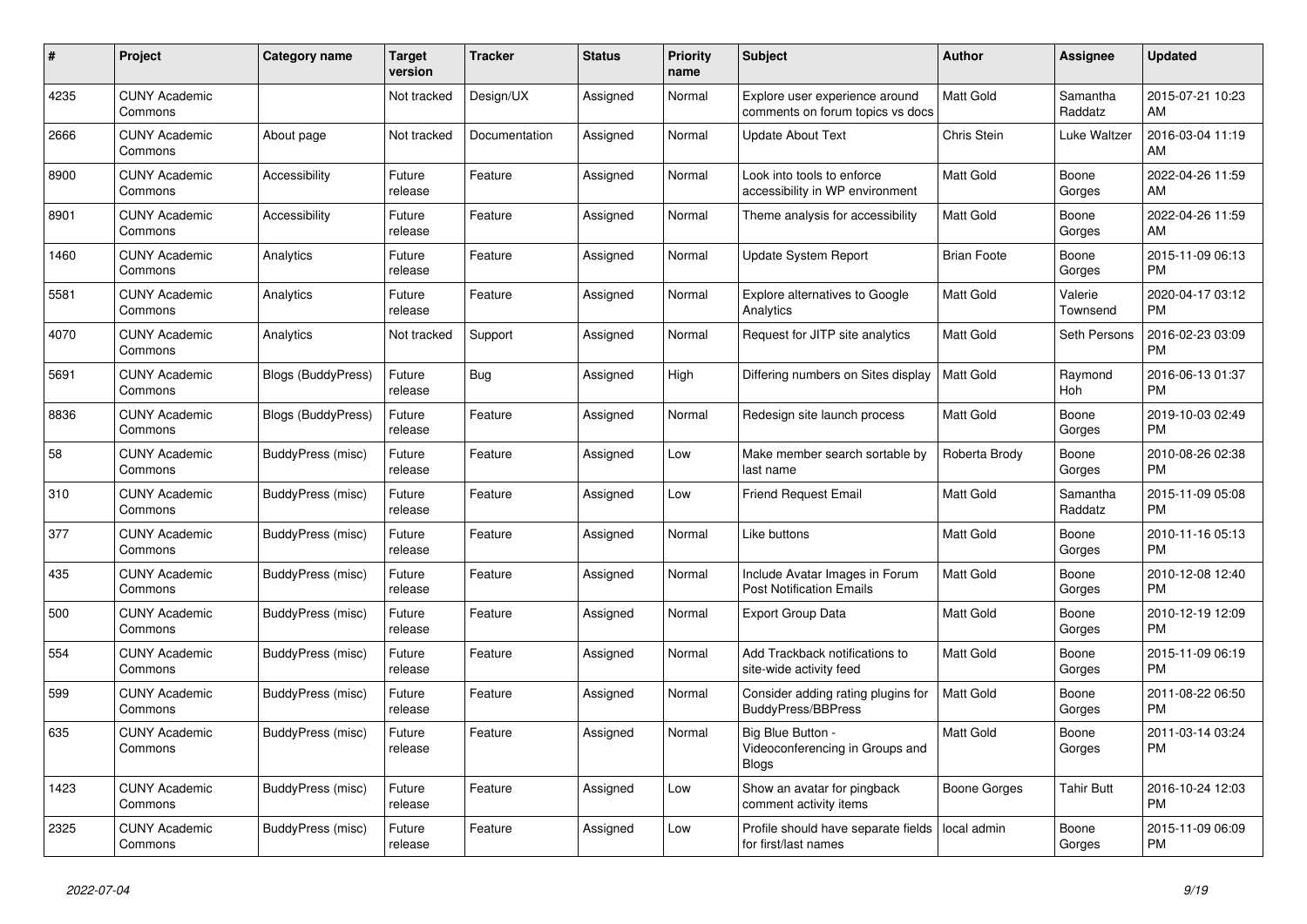| #     | Project                         | <b>Category name</b>       | <b>Target</b><br>version | <b>Tracker</b> | <b>Status</b> | Priority<br>name | <b>Subject</b>                                                                | Author              | <b>Assignee</b>     | <b>Updated</b>                |
|-------|---------------------------------|----------------------------|--------------------------|----------------|---------------|------------------|-------------------------------------------------------------------------------|---------------------|---------------------|-------------------------------|
| 519   | <b>CUNY Academic</b><br>Commons | <b>BuddyPress Docs</b>     | Future<br>release        | Feature        | Assigned      | Low              | TOC for individual docs - for new<br>BP "wiki-like" plugin                    | scott voth          | Boone<br>Gorges     | 2015-11-09 05:54<br>PM.       |
| 618   | <b>CUNY Academic</b><br>Commons | <b>BuddyPress Docs</b>     | Future<br>release        | Feature        | Assigned      | Normal           | <b>BuddyPress Docs: export formats</b>                                        | <b>Boone Gorges</b> | Boone<br>Gorges     | 2015-11-09 05:38<br><b>PM</b> |
| 1417  | <b>CUNY Academic</b><br>Commons | <b>BuddyPress Docs</b>     | Future<br>release        | Feature        | Assigned      | Low              | Bulk actions for BuddyPress Docs                                              | Boone Gorges        | Boone<br>Gorges     | 2016-10-17 10:41<br><b>PM</b> |
| 1422  | <b>CUNY Academic</b><br>Commons | <b>BuddyPress Docs</b>     | Future<br>release        | Feature        | Assigned      | Normal           | Make "created Doc" activity icons<br>non-mini                                 | <b>Boone Gorges</b> | Boone<br>Gorges     | 2015-11-09 05:48<br>PM.       |
| 1744  | <b>CUNY Academic</b><br>Commons | <b>BuddyPress Docs</b>     | Future<br>release        | Feature        | Assigned      | Normal           | Spreadsheet-style Docs                                                        | Boone Gorges        | Boone<br>Gorges     | 2015-11-09 06:13<br><b>PM</b> |
| 2523  | <b>CUNY Academic</b><br>Commons | <b>BuddyPress Docs</b>     | Future<br>release        | Feature        | Assigned      | Normal           | Allow Users to Upload Images to<br><b>BP</b> Docs                             | <b>Matt Gold</b>    | Boone<br>Gorges     | 2015-11-09 06:14<br><b>PM</b> |
| 4027  | <b>CUNY Academic</b><br>Commons | Commons In A Box           | Not tracked              | Design/UX      | Assigned      | Normal           | Usability review of CBOX update<br>procedures                                 | Matt Gold           | Samantha<br>Raddatz | 2015-05-11 06:36<br><b>PM</b> |
| 2754  | <b>CUNY Academic</b><br>Commons | Design                     | Future<br>release        | Feature        | Assigned      | Normal           | Determine strategy for CAC logo<br>handling in top header                     | Micki Kaufman       | Chris Stein         | 2015-01-05 08:53<br>PM.       |
| 8902  | <b>CUNY Academic</b><br>Commons | Design                     | Not tracked              | Feature        | Assigned      | Normal           | Report back on research on<br><b>BuddyPress themes</b>                        | <b>Matt Gold</b>    | Michael Smith       | 2017-11-10 12:31<br><b>PM</b> |
| 860   | <b>CUNY Academic</b><br>Commons | Design                     | Future<br>release        | Design/UX      | Assigned      | Normal           | <b>Standardize Button Treatment</b><br><b>Across the Commons</b>              | Chris Stein         | Chris Stein         | 2014-05-01 09:45<br>AM        |
| 3524  | <b>CUNY Academic</b><br>Commons | Documentation              | Not tracked              | Documentation  | Assigned      | Normal           | Post describing all you can do<br>when starting up a new blog/group           | Matt Gold           | scott voth          | 2014-10-04 12:56<br><b>PM</b> |
| 1165  | <b>CUNY Academic</b><br>Commons | <b>Email Invitations</b>   | Future<br>release        | Feature        | Assigned      | Low              | Allow saved lists of invitees under<br>Send Invites                           | Boone Gorges        | Boone<br>Gorges     | 2015-11-09 06:03<br><b>PM</b> |
| 333   | <b>CUNY Academic</b><br>Commons | <b>Email Notifications</b> | Future<br>release        | Feature        | Assigned      | Low              | Delay Forum Notification Email<br>Delivery Until After Editing Period<br>Ends | Matt Gold           | Raymond<br>Hoh      | 2015-11-09 06:01<br><b>PM</b> |
| 15604 | <b>CUNY Academic</b><br>Commons | <b>Email Notifications</b> | Future<br>release        | Feature        | Assigned      | Normal           | Restructure Commons Group<br>Digest Email Messages                            | Matt Gold           | Boone<br>Gorges     | 2022-05-26 10:45<br>AM        |
| 4438  | <b>CUNY Academic</b><br>Commons | Events                     | Future<br>release        | Bug            | Assigned      | Normal           | Events Calendar - Export<br><b>Recurring Events</b>                           | scott voth          | Daniel Jones        | 2016-05-23 04:25<br><b>PM</b> |
| 3475  | <b>CUNY Academic</b><br>Commons | Events                     | Future<br>release        | Feature        | Assigned      | Normal           | Request to add plugin to<br>streamline room<br>booking/appointment booking    | Naomi Barrettara    | Boone<br>Gorges     | 2014-12-01 05:14<br><b>PM</b> |
| 4053  | <b>CUNY Academic</b><br>Commons | Events                     | Future<br>release        | Feature        | Assigned      | Normal           | Create new tab for past events                                                | Matt Gold           | Boone<br>Gorges     | 2015-05-12 02:10<br>PM        |
| 4238  | <b>CUNY Academic</b><br>Commons | Events                     | Future<br>release        | Feature        | Assigned      | Normal           | Copy Events to Other Groups?                                                  | Matt Gold           | Boone<br>Gorges     | 2015-07-02 10:08<br>AM        |
| 5016  | <b>CUNY Academic</b><br>Commons | Events                     | Future<br>release        | Feature        | Assigned      | Low              | Allow comments to be posted on<br>events                                      | Matt Gold           | Raymond<br>Hoh      | 2019-03-01 02:23<br><b>PM</b> |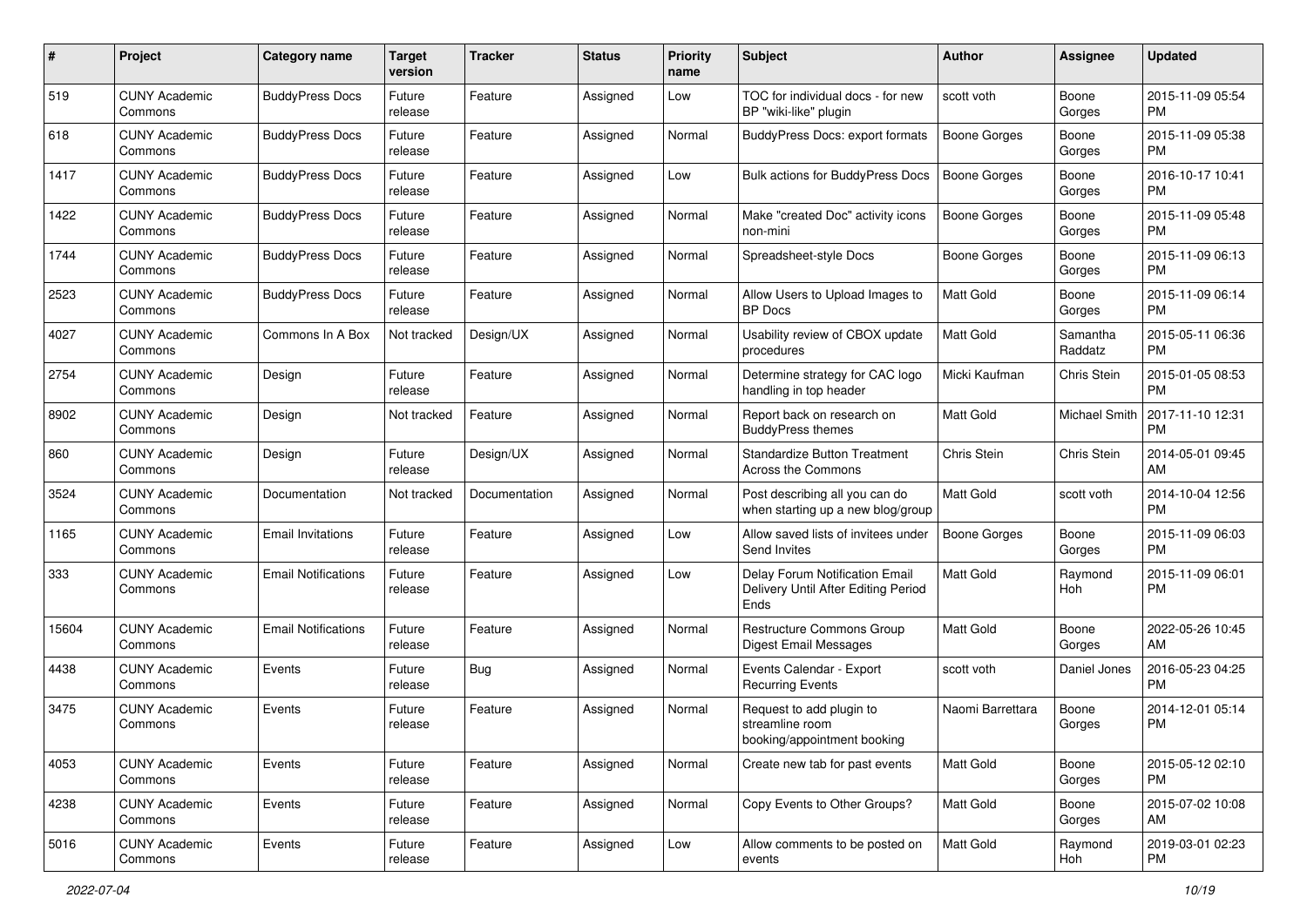| $\#$  | <b>Project</b>                  | <b>Category name</b> | <b>Target</b><br>version | <b>Tracker</b> | <b>Status</b> | <b>Priority</b><br>name | <b>Subject</b>                                                               | <b>Author</b>     | Assignee            | <b>Updated</b>                |
|-------|---------------------------------|----------------------|--------------------------|----------------|---------------|-------------------------|------------------------------------------------------------------------------|-------------------|---------------------|-------------------------------|
| 5696  | <b>CUNY Academic</b><br>Commons | Events               | Future<br>release        | Feature        | Assigned      | Normal                  | Events Calendar - display options<br>calendar aggregation                    | <b>Matt Gold</b>  | Boone<br>Gorges     | 2016-10-13 11:44<br>AM        |
| 4903  | <b>CUNY Academic</b><br>Commons | Events               | Future<br>release        | Design/UX      | Assigned      | Normal                  | Improving visual appearance of<br>event calendars                            | Matt Gold         | Boone<br>Gorges     | 2016-10-13 11:51<br>AM        |
| 653   | <b>CUNY Academic</b><br>Commons | Group Blogs          | Future<br>release        | Feature        | Assigned      | Normal                  | Redesign Integration of Groups<br>and Blogs                                  | <b>Matt Gold</b>  | Samantha<br>Raddatz | 2015-11-09 05:40<br><b>PM</b> |
| 1192  | <b>CUNY Academic</b><br>Commons | <b>Group Files</b>   | Future<br>release        | Feature        | Assigned      | Low                     | When posting group files, allow<br>users to add a category without<br>saving | <b>Matt Gold</b>  | Raymond<br>Hoh      | 2015-11-09 05:53<br><b>PM</b> |
| 3080  | <b>CUNY Academic</b><br>Commons | <b>Group Files</b>   | Future<br>release        | Feature        | Assigned      | Low                     | Create a system to keep track of<br>file changes                             | Matt Gold         | Boone<br>Gorges     | 2014-02-26 10:04<br><b>PM</b> |
| 3354  | <b>CUNY Academic</b><br>Commons | <b>Group Files</b>   | Future<br>release        | Feature        | Assigned      | Low                     | Allow Group Download of Multiple<br><b>Selected Files</b>                    | <b>Matt Gold</b>  | Chris Stein         | 2014-08-01 08:50<br>AM        |
| 5268  | <b>CUNY Academic</b><br>Commons | Group Forums         | Future<br>release        | Bug            | Assigned      | Normal                  | Long-time to post to multiple<br>groups                                      | Luke Waltzer      | Daniel Jones        | 2016-09-07 06:31<br><b>PM</b> |
| 9835  | <b>CUNY Academic</b><br>Commons | Group Forums         | Future<br>release        | <b>Bug</b>     | Assigned      | Normal                  | add a "like" function?                                                       | Marilyn Weber     | Erik Trainer        | 2018-06-05 01:49<br><b>PM</b> |
| 585   | <b>CUNY Academic</b><br>Commons | Group Forums         | Future<br>release        | Feature        | Assigned      | Normal                  | Merge Forum Topics                                                           | Sarah Morgano     | Boone<br>Gorges     | 2011-07-06 04:11<br><b>PM</b> |
| 3192  | <b>CUNY Academic</b><br>Commons | Group Forums         | Future<br>release        | Feature        | Assigned      | Normal                  | Customizable forum views for<br>bbPress 2.x group forums                     | Boone Gorges      | Raymond<br>Hoh      | 2015-11-09 12:47<br><b>PM</b> |
| 3193  | <b>CUNY Academic</b><br>Commons | Group Forums         | Future<br>release        | Feature        | Assigned      | Normal                  | bbPress 2.x dynamic roles and<br><b>RBE</b>                                  | Boone Gorges      | Boone<br>Gorges     | 2014-09-30 01:30<br><b>PM</b> |
| 10659 | <b>CUNY Academic</b><br>Commons | Group Forums         | Future<br>release        | Feature        | Assigned      | Normal                  | Post to multiple groups via email                                            | <b>Matt Gold</b>  | Raymond<br>Hoh      | 2018-11-15 12:54<br>AM        |
| 4221  | <b>CUNY Academic</b><br>Commons | Group Forums         | Future<br>release        | Design/UX      | Assigned      | Normal                  | Add 'Number of Posts' display<br>option to Forum page                        | Samantha Raddatz  | Samantha<br>Raddatz | 2015-06-26 02:21<br><b>PM</b> |
| 6392  | <b>CUNY Academic</b><br>Commons | Group Forums         | Future<br>release        | Design/UX      | Assigned      | Low                     | Composition/Preview Panes in<br>Forum Posts                                  | Luke Waltzer      | Paige Dupont        | 2016-10-21 04:26<br><b>PM</b> |
| 2610  | <b>CUNY Academic</b><br>Commons | Group Invitations    | Future<br>release        | Feature        | Assigned      | Low                     | Request: Custom invitation<br>message to group invites                       | local admin       | Boone<br>Gorges     | 2015-11-09 06:13<br><b>PM</b> |
| 3308  | <b>CUNY Academic</b><br>Commons | Group Invitations    | Future<br>release        | Feature        | Assigned      | Normal                  | Allow members to rescind group<br>invitations                                | Matt Gold         | Boone<br>Gorges     | 2015-04-01 08:53<br><b>PM</b> |
| 481   | <b>CUNY Academic</b><br>Commons | Groups (misc)        | Future<br>release        | Feature        | Assigned      | Normal                  | ability to archive inactive groups<br>and blogs                              | Michael Mandiberg | Samantha<br>Raddatz | 2015-11-09 05:56<br><b>PM</b> |
| 3458  | <b>CUNY Academic</b><br>Commons | Groups (misc)        | Future<br>release        | Feature        | Assigned      | Normal                  | Filter Members of Group by<br>Campus                                         | Michael Smith     | Samantha<br>Raddatz | 2014-09-26 08:32<br><b>PM</b> |
| 9015  | <b>CUNY Academic</b><br>Commons | Groups (misc)        | Not tracked              | Outreach       | Assigned      | Normal                  | Email group admins the email<br>addresses of their groups                    | Matt Gold         | Matt Gold           | 2018-01-02 09:54<br>AM        |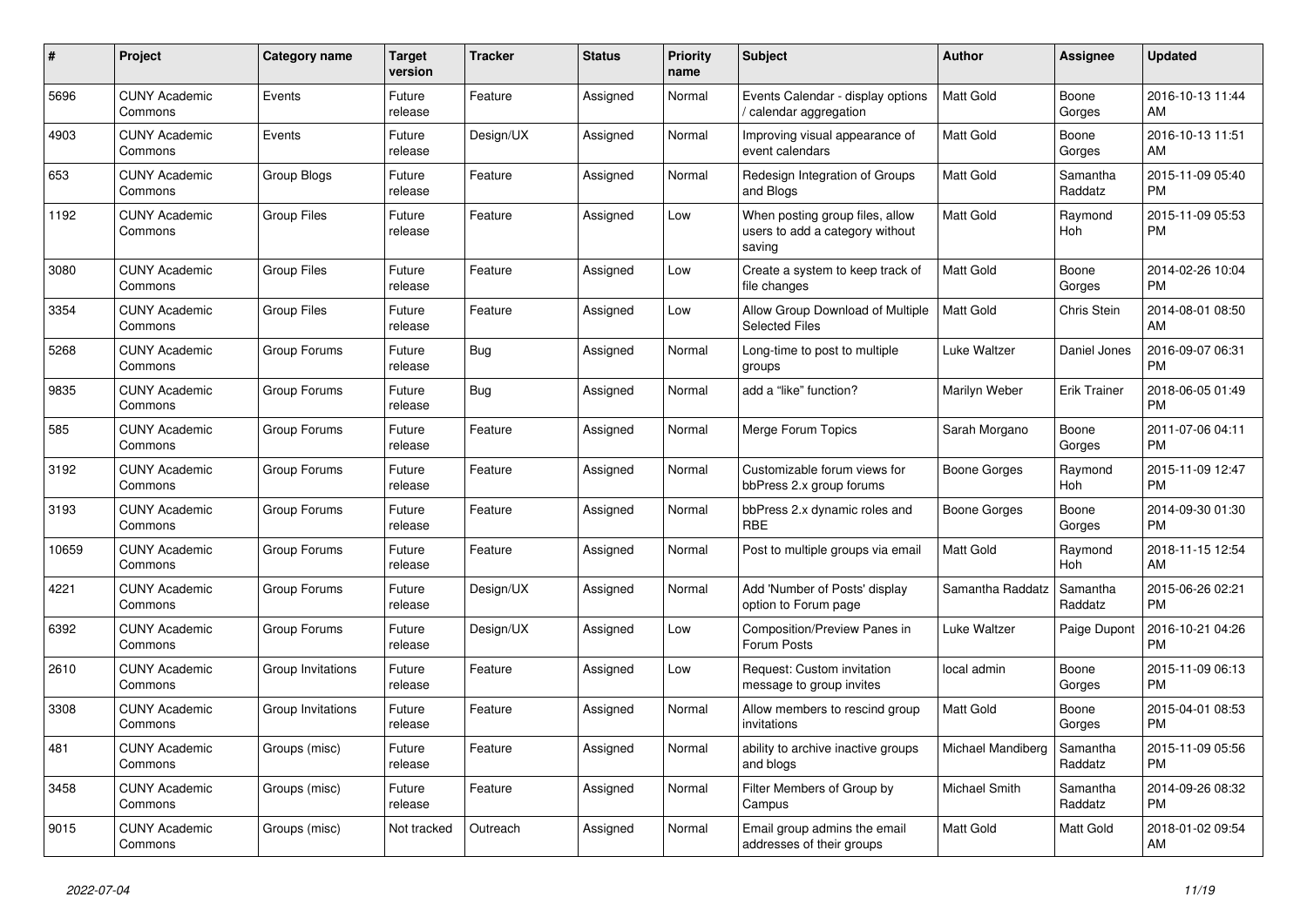| $\#$ | Project                         | <b>Category name</b>                  | Target<br>version | <b>Tracker</b> | <b>Status</b> | Priority<br>name | <b>Subject</b>                                                                             | <b>Author</b>       | <b>Assignee</b>   | <b>Updated</b>                |
|------|---------------------------------|---------------------------------------|-------------------|----------------|---------------|------------------|--------------------------------------------------------------------------------------------|---------------------|-------------------|-------------------------------|
| 6995 | <b>CUNY Academic</b><br>Commons | Home Page                             | Not tracked       | <b>Bug</b>     | Assigned      | Normal           | member filter on homepage not<br>working                                                   | <b>Matt Gold</b>    | Raymond<br>Hoh    | 2016-12-11 09:46<br><b>PM</b> |
| 1888 | <b>CUNY Academic</b><br>Commons | Home Page                             | Future<br>release | Feature        | Assigned      | Normal           | Refactor BP MPO Activity Filter to<br>support proper pagination                            | Sarah Morgano       | Boone<br>Gorges   | 2014-05-01 07:11<br><b>PM</b> |
| 1983 | <b>CUNY Academic</b><br>Commons | Home Page                             | Future<br>release | Feature        | Assigned      | Low              | Media Library integration with<br><b>Featured Content plugin</b>                           | Boone Gorges        | Dominic<br>Giglio | 2014-03-17 10:34<br>AM        |
| 4980 | <b>CUNY Academic</b><br>Commons | Home Page                             | Future<br>release | Feature        | Assigned      | Normal           | <b>CAC Featured Content -- Adding</b><br>Randomization                                     | <b>Matt Gold</b>    | Boone<br>Gorges   | 2016-12-12 03:01<br><b>PM</b> |
| 3230 | <b>CUNY Academic</b><br>Commons | <b>Internal Tools and</b><br>Workflow | Not tracked       | Feature        | Assigned      | High             | Scripts for quicker<br>provisioning/updating of<br>development environments                | Boone Gorges        | Boone<br>Gorges   | 2016-01-26 04:54<br><b>PM</b> |
| 5234 | <b>CUNY Academic</b><br>Commons | Membership                            | Future<br>release | Feature        | Assigned      | Normal           | Write Unconfirmed patch for WP                                                             | Boone Gorges        | Boone<br>Gorges   | 2016-10-24 11:18<br>AM        |
| 3330 | <b>CUNY Academic</b><br>Commons | My Commons                            | Future<br>release | Feature        | Assigned      | Normal           | "Commons Information" tool                                                                 | Boone Gorges        | Chris Stein       | 2014-09-22 08:46<br><b>PM</b> |
| 3517 | <b>CUNY Academic</b><br>Commons | My Commons                            | Future<br>release | Feature        | Assigned      | Normal           | Mute/Unmute My Commons<br>updates                                                          | <b>Matt Gold</b>    | Raymond<br>Hoh    | 2015-11-09 01:19<br><b>PM</b> |
| 3536 | <b>CUNY Academic</b><br>Commons | My Commons                            | Future<br>release | Feature        | Assigned      | Normal           | Infinite Scroll on My Commons<br>page                                                      | <b>Matt Gold</b>    | Raymond<br>Hoh    | 2015-04-13 04:42<br><b>PM</b> |
| 3577 | <b>CUNY Academic</b><br>Commons | My Commons                            | Future<br>release | Design/UX      | Assigned      | Normal           | Replies to items in My Commons                                                             | Matt Gold           | Raymond<br>Hoh    | 2015-04-09 05:19<br><b>PM</b> |
| 9028 | <b>CUNY Academic</b><br>Commons | Onboarding                            | Future<br>release | Feature        | Assigned      | Normal           | suggest groups to new members<br>during the registration process                           | Matt Gold           | Chris Stein       | 2018-10-24 12:34<br><b>PM</b> |
| 9895 | <b>CUNY Academic</b><br>Commons | Onboarding                            | Future<br>release | Feature        | Assigned      | Normal           | Add "Accept Invitation"<br>link/button/function to Group<br>and/or Site invitation emails? | Luke Waltzer        | Boone<br>Gorges   | 2018-06-07 12:42<br><b>PM</b> |
| 5955 | <b>CUNY Academic</b><br>Commons | Outreach                              | Future<br>release | Feature        | Assigned      | Normal           | Create auto-newsletter for<br>commons members                                              | Matt Gold           | Luke Waltzer      | 2016-08-30 10:34<br>AM        |
| 5827 | <b>CUNY Academic</b><br>Commons | <b>Public Portfolio</b>               | Future<br>release | Bug            | Assigned      | Normal           | Academic Interests square bracket   scott voth<br>links not working                        |                     | Chris Stein       | 2016-08-11 11:59<br><b>PM</b> |
| 2013 | <b>CUNY Academic</b><br>Commons | <b>Public Portfolio</b>               | Future<br>release | Feature        | Assigned      | Low              | Have Profile Privacy Options show<br>up only for filled-in fields                          | l Matt Gold         | Boone<br>Gorges   | 2015-11-09 06:09<br><b>PM</b> |
| 2832 | <b>CUNY Academic</b><br>Commons | <b>Public Portfolio</b>               | Future<br>release | Feature        | Assigned      | Normal           | Improve interface for (not)<br>auto-linking profile fields                                 | <b>Boone Gorges</b> | Chris Stein       | 2015-01-05 08:52<br><b>PM</b> |
| 2881 | <b>CUNY Academic</b><br>Commons | <b>Public Portfolio</b>               | Future<br>release | Feature        | Assigned      | Normal           | Redesign the UX for Profiles                                                               | Chris Stein         | Chris Stein       | 2016-10-13 12:45<br><b>PM</b> |
| 3042 | CUNY Academic<br>Commons        | <b>Public Portfolio</b>               | Future<br>release | Feature        | Assigned      | Normal           | Browsing member interests                                                                  | <b>Matt Gold</b>    | Boone<br>Gorges   | 2015-03-21 09:04<br><b>PM</b> |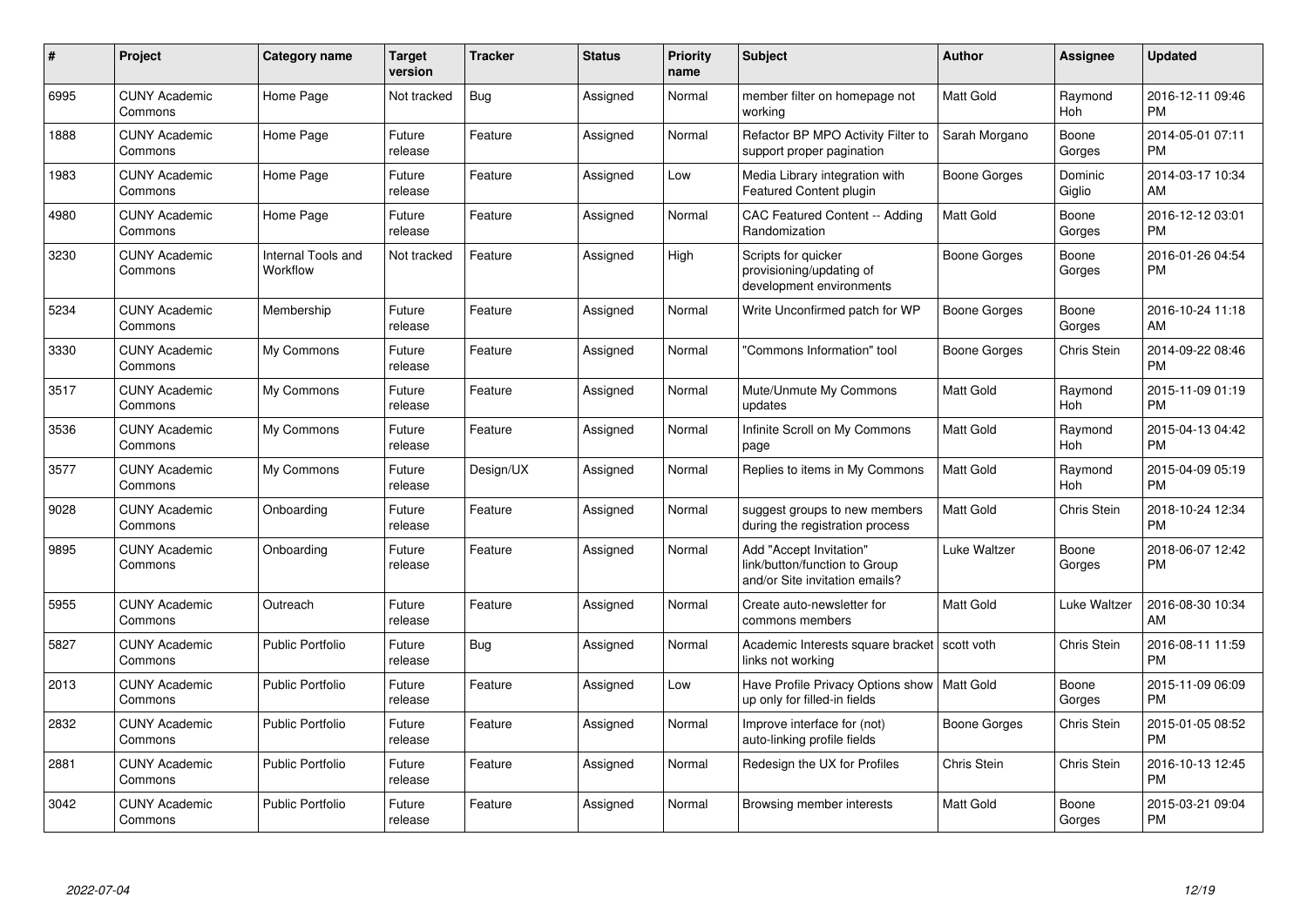| #    | <b>Project</b>                  | Category name           | <b>Target</b><br>version | <b>Tracker</b> | <b>Status</b> | Priority<br>name | <b>Subject</b>                                                        | <b>Author</b>    | <b>Assignee</b>     | <b>Updated</b>                |
|------|---------------------------------|-------------------------|--------------------------|----------------|---------------|------------------|-----------------------------------------------------------------------|------------------|---------------------|-------------------------------|
| 3220 | <b>CUNY Academic</b><br>Commons | <b>Public Portfolio</b> | Future<br>release        | Feature        | Assigned      | Normal           | Add indent/outdent option to<br>Formatting Buttons on Profile<br>Page | <b>Matt Gold</b> | Boone<br>Gorges     | 2014-05-21 10:39<br><b>PM</b> |
| 3768 | <b>CUNY Academic</b><br>Commons | <b>Public Portfolio</b> | Future<br>release        | Feature        | Assigned      | Normal           | Institutions/Past positions on<br>public portfolios                   | <b>Matt Gold</b> | Boone<br>Gorges     | 2018-04-23 10:44<br>AM        |
| 3770 | <b>CUNY Academic</b><br>Commons | <b>Public Portfolio</b> | Future<br>release        | Feature        | Assigned      | Normal           | Improve Layout/Formatting of<br>Positions Area on Public Portfolios   | <b>Matt Gold</b> | Chris Stein         | 2015-04-01 09:17<br><b>PM</b> |
| 4404 | <b>CUNY Academic</b><br>Commons | <b>Public Portfolio</b> | Future<br>release        | Design/UX      | Assigned      | Normal           | Change color of permissions info<br>on portfolio editing interface    | <b>Matt Gold</b> | Samantha<br>Raddatz | 2015-08-11 05:28<br><b>PM</b> |
| 6115 | <b>CUNY Academic</b><br>Commons | Publicity               | Not tracked              | Feature        | Assigned      | Normal           | create digital signage for GC                                         | Matt Gold        | scott voth          | 2016-10-11 10:09<br><b>PM</b> |
| 3510 | <b>CUNY Academic</b><br>Commons | Publicity               | 1.7                      | Publicity      | Assigned      | Normal           | Post on the News Blog re: 'My<br>Commons'                             | Micki Kaufman    | Sarah<br>Morgano    | 2014-10-15 11:18<br>AM        |
| 3511 | <b>CUNY Academic</b><br>Commons | Publicity               | 1.7                      | Publicity      | Assigned      | Normal           | Social media for 1.7                                                  | Micki Kaufman    | Sarah<br>Morgano    | 2014-10-14 03:32<br><b>PM</b> |
| 940  | <b>CUNY Academic</b><br>Commons | Redmine                 | Future<br>release        | Feature        | Assigned      | Low              | Communication with users after<br>releases                            | <b>Matt Gold</b> | Dominic<br>Giglio   | 2012-09-09 04:36<br><b>PM</b> |
| 370  | <b>CUNY Academic</b><br>Commons | Registration            | Future<br>release        | Feature        | Assigned      | High             | <b>Guest Accounts</b>                                                 | <b>Matt Gold</b> | Matt Gold           | 2015-04-09 09:33<br><b>PM</b> |
| 5225 | <b>CUNY Academic</b><br>Commons | Registration            | Future<br>release        | Feature        | Assigned      | Normal           | On-boarding Issues                                                    | Luke Waltzer     | Samantha<br>Raddatz | 2016-02-12 02:58<br><b>PM</b> |
| 6671 | <b>CUNY Academic</b><br>Commons | Reply By Email          | Not tracked              | Bug            | Assigned      | Normal           | "Post too often" RBE error<br>message                                 | <b>Matt Gold</b> | Raymond<br>Hoh      | 2016-11-11 09:55<br>AM        |
| 8976 | <b>CUNY Academic</b><br>Commons | Reply By Email          | Not tracked              | Feature        | Assigned      | Normal           | Package RBE new topics posting?                                       | Matt Gold        | Raymond<br>Hoh      | 2017-12-04 02:34<br><b>PM</b> |
| 3002 | <b>CUNY Academic</b><br>Commons | Search                  | Future<br>release        | Feature        | Assigned      | Normal           | Overhaul CAC search by using<br>external search appliance             | Boone Gorges     | Boone<br>Gorges     | 2020-07-15 03:05<br><b>PM</b> |
| 3662 | <b>CUNY Academic</b><br>Commons | <b>SEO</b>              | Future<br>release        | Feature        | Assigned      | Normal           | Duplicate Content/SEO/Google<br>issues                                | <b>Matt Gold</b> | Raymond<br>Hoh      | 2015-04-13 04:37<br><b>PM</b> |
| 8898 | <b>CUNY Academic</b><br>Commons | Social Paper            | Not tracked              | Feature        | Assigned      | Normal           | Usage data on docs and social<br>paper                                | <b>Matt Gold</b> | Matt Gold           | 2017-11-16 11:32<br>AM        |
| 6426 | <b>CUNY Academic</b><br>Commons | Spam/Spam<br>Prevention | Future<br>release        | Feature        | Assigned      | Normal           | Force captcha on all comments?                                        | <b>Matt Gold</b> | Tahir Butt          | 2016-10-24 02:06<br><b>PM</b> |
| 8666 | <b>CUNY Academic</b><br>Commons | Teaching                | Not tracked              | Documentation  | Assigned      | Normal           | Create Teaching on the Commons<br>Resource Page                       | Matt Gold        | Laurie Hurson       | 2019-09-23 03:16<br><b>PM</b> |
| 3090 | <b>CUNY Academic</b><br>Commons | Twitter page            | Future<br>release        | Feature        | Assigned      | Normal           | Prevent Retweets from showing<br>up on Commons twitter page           | <b>Matt Gold</b> | <b>Tahir Butt</b>   | 2016-10-24 11:31<br>AM        |
| 4661 | <b>CUNY Academic</b><br>Commons | User Experience         | Future<br>release        | Bug            | Assigned      | Normal           | Simplify Events text                                                  | Matt Gold        | Samantha<br>Raddatz | 2015-10-02 09:06<br><b>PM</b> |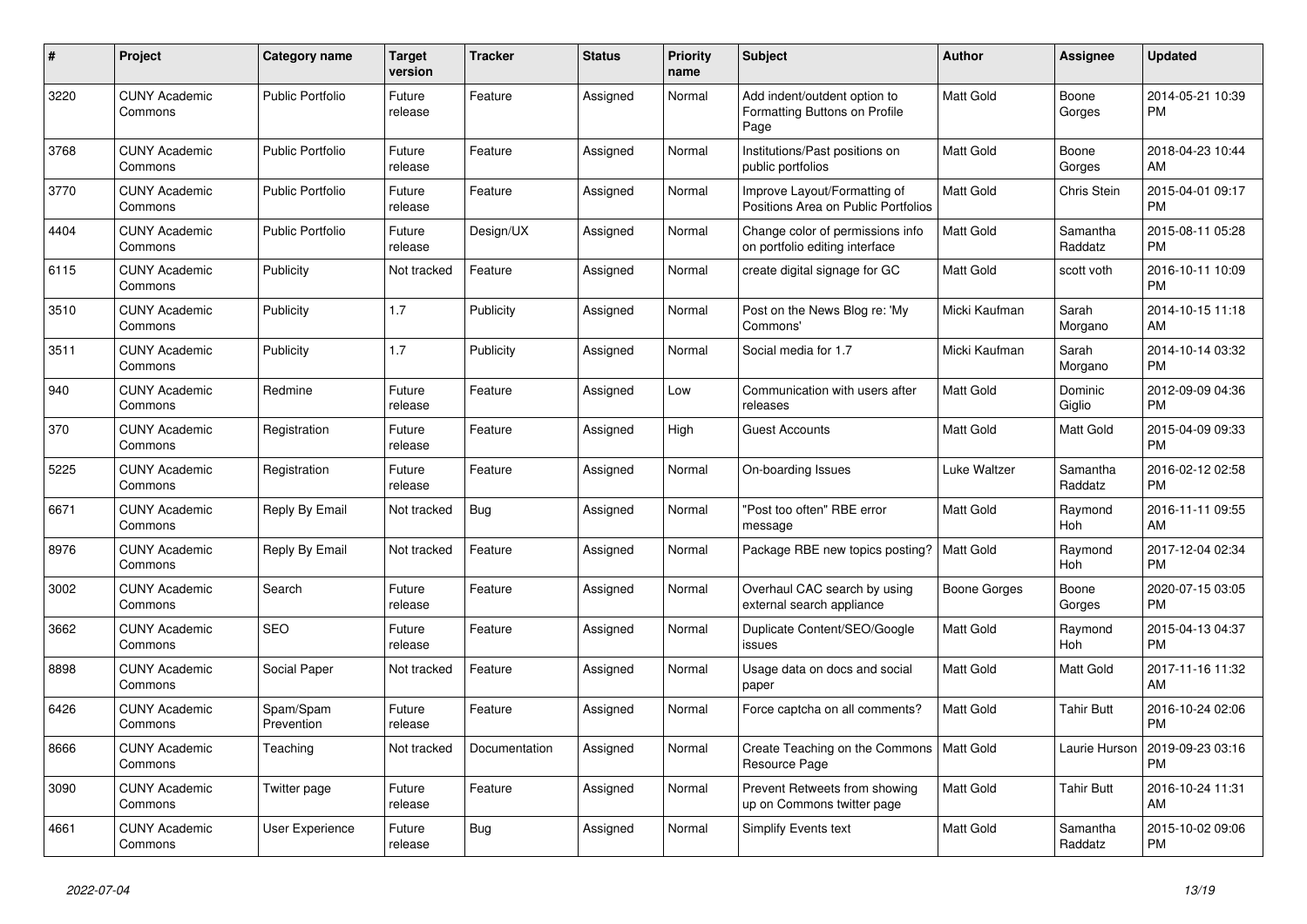| #     | <b>Project</b>                  | Category name            | <b>Target</b><br>version | <b>Tracker</b> | <b>Status</b> | Priority<br>name | <b>Subject</b>                                                                                   | <b>Author</b>           | Assignee            | <b>Updated</b>                |
|-------|---------------------------------|--------------------------|--------------------------|----------------|---------------|------------------|--------------------------------------------------------------------------------------------------|-------------------------|---------------------|-------------------------------|
| 3473  | <b>CUNY Academic</b><br>Commons | <b>User Experience</b>   | Future<br>release        | Feature        | Assigned      | Normal           | Commons profile: Add help info<br>about "Positions" replacing "title"                            | Keith Miyake            | Samantha<br>Raddatz | 2015-11-09 02:28<br><b>PM</b> |
| 5316  | <b>CUNY Academic</b><br>Commons | <b>User Experience</b>   | Future<br>release        | Feature        | Assigned      | Normal           | Prompt user email address<br>updates                                                             | Matt Gold               | Stephen Real        | 2016-12-21 03:30<br><b>PM</b> |
| 6298  | <b>CUNY Academic</b><br>Commons | User Experience          | Not tracked              | Design/UX      | Assigned      | Normal           | Examine data from survey                                                                         | Matt Gold               | Margaret<br>Galvan  | 2016-10-14 12:16<br><b>PM</b> |
| 9941  | <b>CUNY Academic</b><br>Commons | Wiki                     | Not tracked              | Support        | Assigned      | Normal           | Wiki functionality                                                                               | Matt Gold               | Boone<br>Gorges     | 2018-06-26 10:57<br>AM        |
| 2167  | <b>CUNY Academic</b><br>Commons | WordPress (misc)         | Future<br>release        | <b>Bug</b>     | Assigned      | Normal           | CAC-Livestream Plugin Issues                                                                     | Michael Smith           | Dominic<br>Giglio   | 2015-01-02 03:06<br><b>PM</b> |
| 4388  | <b>CUNY Academic</b><br>Commons | WordPress (misc)         | Future<br>release        | Bug            | Assigned      | Normal           | Repeated request for<br>authentication.                                                          | Alice.Lynn<br>McMichael | Raymond<br>Hoh      | 2015-08-11 07:35<br><b>PM</b> |
| 287   | <b>CUNY Academic</b><br>Commons | WordPress (misc)         | Future<br>release        | Feature        | Assigned      | Normal           | Create troubleshooting tool for<br>account sign-up                                               | <b>Matt Gold</b>        | Boone<br>Gorges     | 2015-11-09 06:17<br><b>PM</b> |
| 365   | <b>CUNY Academic</b><br>Commons | WordPress (misc)         | Future<br>release        | Feature        | Assigned      | Normal           | <b>Create Mouseover Tooltips</b><br>throughout Site                                              | <b>Matt Gold</b>        | Chris Stein         | 2015-11-09 06:18<br><b>PM</b> |
| 1105  | <b>CUNY Academic</b><br>Commons | WordPress (misc)         | Future<br>release        | Feature        | Assigned      | Normal           | Rephrase Blog Privacy Options                                                                    | Matt Gold               | Samantha<br>Raddatz | 2015-11-09 06:19<br><b>PM</b> |
| 1508  | <b>CUNY Academic</b><br>Commons | WordPress (misc)         | Future<br>release        | Feature        | Assigned      | Normal           | Share login cookies across<br>mapped domains                                                     | Boone Gorges            | Boone<br>Gorges     | 2012-07-02 12:12<br><b>PM</b> |
| 3759  | <b>CUNY Academic</b><br>Commons | WordPress (misc)         | Future<br>release        | Feature        | Assigned      | Normal           | Review Interface for Adding Users<br>to Blogs                                                    | <b>Matt Gold</b>        | Boone<br>Gorges     | 2015-03-24 05:52<br><b>PM</b> |
| 636   | <b>CUNY Academic</b><br>Commons | WordPress (misc)         | Not tracked              | Support        | Assigned      | Normal           | Create Lynda.com-like Table of<br><b>Contents for Prospective Tutorial</b><br><b>Screencasts</b> | Matt Gold               | scott voth          | 2016-02-23 03:12<br><b>PM</b> |
| 2175  | <b>CUNY Academic</b><br>Commons | WordPress (misc)         | Not tracked              | Support        | Assigned      | Normal           | Subscibe 2 vs. Jetpack<br>subscription options                                                   | local admin             | Matt Gold           | 2016-01-26 04:58<br><b>PM</b> |
| 497   | <b>CUNY Academic</b><br>Commons | <b>WordPress Plugins</b> | Future<br>release        | Feature        | Assigned      | Normal           | Drag and Drop Ordering on<br>Gallery Post Plugin                                                 | Matt Gold               | Ron Rennick         | 2015-11-09 06:18<br><b>PM</b> |
| 658   | <b>CUNY Academic</b><br>Commons | <b>WordPress Plugins</b> | Future<br>release        | Feature        | Assigned      | Normal           | Rebulid Sitewide Tag Suggestion                                                                  | <b>Matt Gold</b>        | Boone<br>Gorges     | 2015-01-05 08:47<br><b>PM</b> |
| 1562  | <b>CUNY Academic</b><br>Commons | <b>WordPress Plugins</b> | Future<br>release        | Feature        | Assigned      | Low              | Play with NYT Collaborative<br>Authoring Tool                                                    | <b>Matt Gold</b>        | Boone<br>Gorges     | 2015-01-05 08:47<br><b>PM</b> |
| 2223  | <b>CUNY Academic</b><br>Commons | <b>WordPress Plugins</b> | Future<br>release        | Feature        | Assigned      | Low              | Add Participad to the CUNY<br><b>Academic Commons</b>                                            | Matt Gold               | Boone<br>Gorges     | 2014-09-17 10:03<br><b>PM</b> |
| 13946 | <b>CUNY Academic</b><br>Commons | <b>WordPress Plugins</b> | 2.1.0                    | Support        | Assigned      | Normal           | Custom Embed handler For<br>OneDrive files                                                       | scott voth              | Raymond<br>Hoh      | 2022-05-26 10:46<br>AM        |
| 8078  | <b>CUNY Academic</b><br>Commons | <b>WordPress Plugins</b> | Future<br>release        | System Upgrade | Assigned      | Normal           | <b>CommentPress Updates</b>                                                                      | Margaret Galvan         | Christian<br>Wach   | 2017-05-08 03:49<br><b>PM</b> |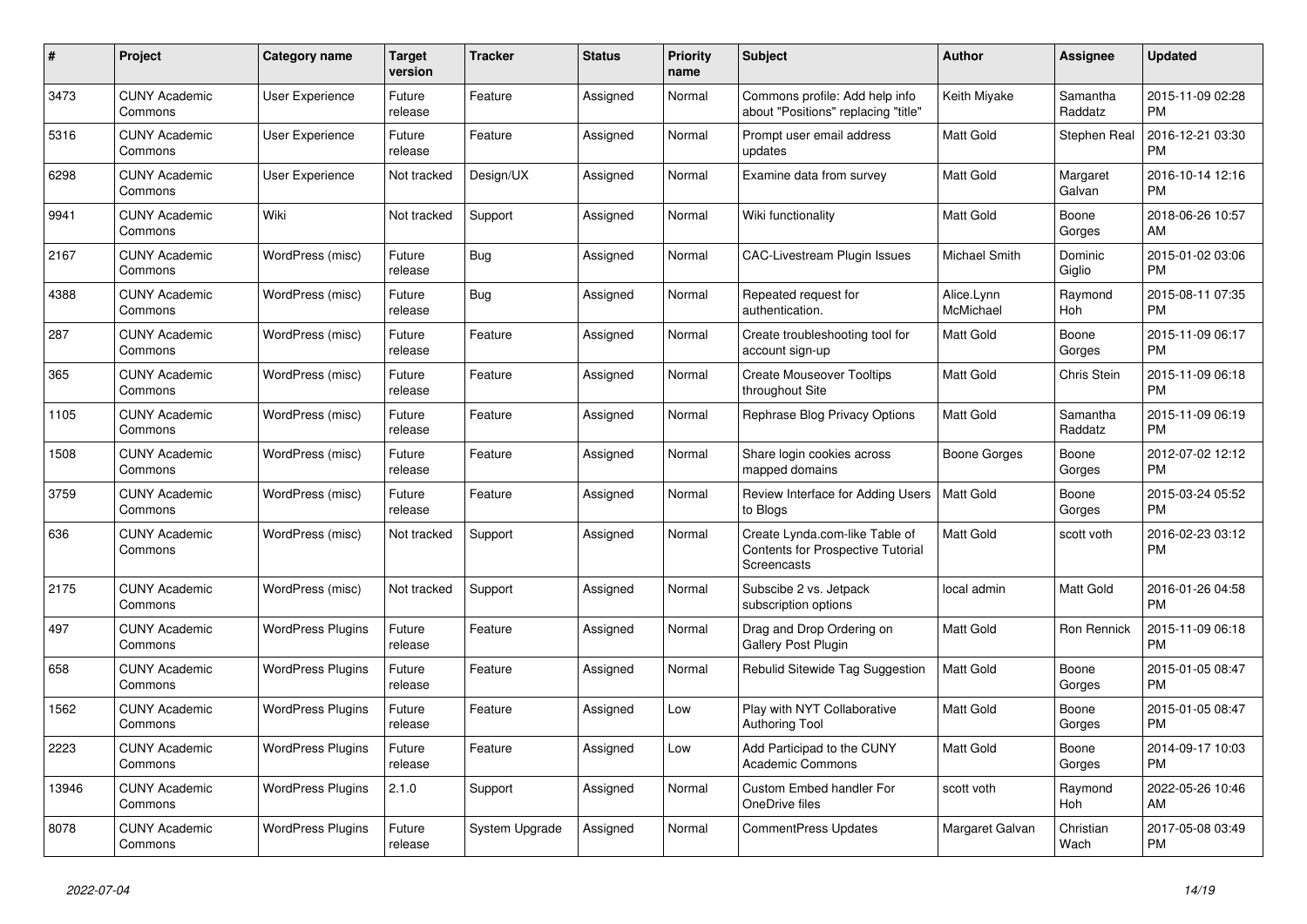| #     | <b>Project</b>                  | <b>Category name</b>     | <b>Target</b><br>version | <b>Tracker</b> | <b>Status</b>        | <b>Priority</b><br>name | <b>Subject</b>                                                     | <b>Author</b>        | Assignee            | <b>Updated</b>                |
|-------|---------------------------------|--------------------------|--------------------------|----------------|----------------------|-------------------------|--------------------------------------------------------------------|----------------------|---------------------|-------------------------------|
| 412   | <b>CUNY Academic</b><br>Commons | <b>WordPress Themes</b>  | Future<br>release        | Feature        | Assigned             | Normal                  | <b>Featured Themes</b>                                             | <b>Matt Gold</b>     | Dominic<br>Giglio   | 2015-01-05 08:44<br><b>PM</b> |
| 3492  | <b>CUNY Academic</b><br>Commons | <b>WordPress Themes</b>  | Future<br>release        | Support        | Assigned             | Normal                  | Add CBOX theme to the<br>Commons                                   | scott voth           | Raymond<br>Hoh      | 2014-10-08 05:55<br><b>PM</b> |
| 4986  | <b>CUNY Academic</b><br>Commons | ZenDesk                  | Not tracked              | Support        | Assigned             | Normal                  | Prepare documentation for<br>Zendesk re web widget                 | <b>Matt Gold</b>     | Samantha<br>Raddatz | 2016-02-25 03:09<br><b>PM</b> |
| 2576  | <b>NYCDH Community</b><br>Site  |                          |                          | Bug            | Hold                 | Low                     | Test Next Button in Javascript<br><b>Tutorial Under Activities</b> | <b>Mark Newton</b>   | Alex Gil            | 2013-05-18 02:55<br><b>PM</b> |
| 13912 | <b>CUNY Academic</b><br>Commons |                          | Not tracked              | Feature        | Hold                 | Low                     | posting "missed schedule"                                          | Marilyn Weber        |                     | 2021-02-23 10:46<br>AM        |
| 16092 | <b>CUNY Academic</b><br>Commons |                          | Future<br>release        | Feature        | Hold                 | Normal                  | Don't show main site in Site<br>search results                     | Boone Gorges         | Boone<br>Gorges     | 2022-05-17 03:12<br><b>PM</b> |
| 11848 | <b>CUNY Academic</b><br>Commons |                          | Not tracked              | Support        | Hold                 | Normal                  | a Dean of Faculty wants to share<br>a large file                   | Marilyn Weber        |                     | 2019-09-24 08:44<br>AM        |
| 9060  | <b>CUNY Academic</b><br>Commons | Commons In A Box         | Not tracked              | Bug            | Hold                 | Normal                  | Problems with CBox image library<br>upload                         | Lisa Rhody           | Raymond<br>Hoh      | 2018-01-10 03:26<br><b>PM</b> |
| 8756  | <b>CUNY Academic</b><br>Commons | Group Blogs              | Future<br>release        | Feature        | Hold                 | Normal                  | Connect multiple blogs to one<br>group?                            | <b>Matt Gold</b>     | Boone<br>Gorges     | 2017-09-30 10:42<br>AM        |
| 8991  | <b>CUNY Academic</b><br>Commons | Reply By Email           | Not tracked              | <b>Bug</b>     | Hold                 | Normal                  | RBE duplicate email message<br>issue                               | Matt Gold            | Raymond<br>Hoh      | 2018-02-18 08:53<br><b>PM</b> |
| 3369  | <b>CUNY Academic</b><br>Commons | Reply By Email           | Not tracked              | Outreach       | Hold                 | Normal                  | Release reply by email to WP<br>plugin directory                   | <b>Matt Gold</b>     | Raymond<br>Hoh      | 2016-03-01 12:46<br><b>PM</b> |
| 14113 | <b>CUNY Academic</b><br>Commons | WordPress (misc)         | Future<br>release        | Bug            | Hold                 | Normal                  | Block Editor Not Working on this<br>page - Json error              | scott voth           | Boone<br>Gorges     | 2021-03-05 11:01<br>AM        |
| 3939  | <b>CUNY Academic</b><br>Commons | <b>WordPress Plugins</b> | Future<br>release        | Bug            | Hold                 | Normal                  | Activity stream support for<br>Co-Authors Plus plugin              | Raymond Hoh          | Raymond<br>Hoh      | 2015-11-09 06:13<br><b>PM</b> |
| 6644  | <b>CUNY Academic</b><br>Commons |                          | Not tracked              | Bug            | Reporter<br>Feedback | High                    | White Screen at Login Pge                                          | Luke Waltzer         | Raymond<br>Hoh      | 2016-11-21 10:34<br><b>PM</b> |
| 10262 | <b>CUNY Academic</b><br>Commons |                          | Not tracked              | Bug            | Reporter<br>Feedback | Normal                  | Newsletter Plugin: Broken Image<br>at Bottom of All Newsletters    | Mark Webb            | Raymond<br>Hoh      | 2018-08-30 05:17<br><b>PM</b> |
| 10678 | <b>CUNY Academic</b><br>Commons |                          | Not tracked              | <b>Bug</b>     | Reporter<br>Feedback | High                    | Newsletter Plugin Not Sending<br><b>Out Newsletters</b>            | Mark Webb            | Boone<br>Gorges     | 2019-09-16 09:38<br><b>PM</b> |
| 12198 | <b>CUNY Academic</b><br>Commons |                          | Not tracked              | <b>Bug</b>     | Reporter<br>Feedback | Normal                  | Duplicate listing in My Sites                                      | Tom Harbison         |                     | 2019-12-09 05:50<br><b>PM</b> |
| 14629 | <b>CUNY Academic</b><br>Commons |                          | Not tracked              | Bug            | Reporter<br>Feedback | Normal                  | Possible Post Order Bug?                                           | <b>Syelle Graves</b> |                     | 2021-09-14 10:47<br>AM        |
| 11131 | <b>CUNY Academic</b><br>Commons |                          | Future<br>release        | Feature        | Reporter<br>Feedback | Normal                  | Image Annotation Plugins                                           | Laurie Hurson        |                     | 2019-02-26 11:33<br>AM        |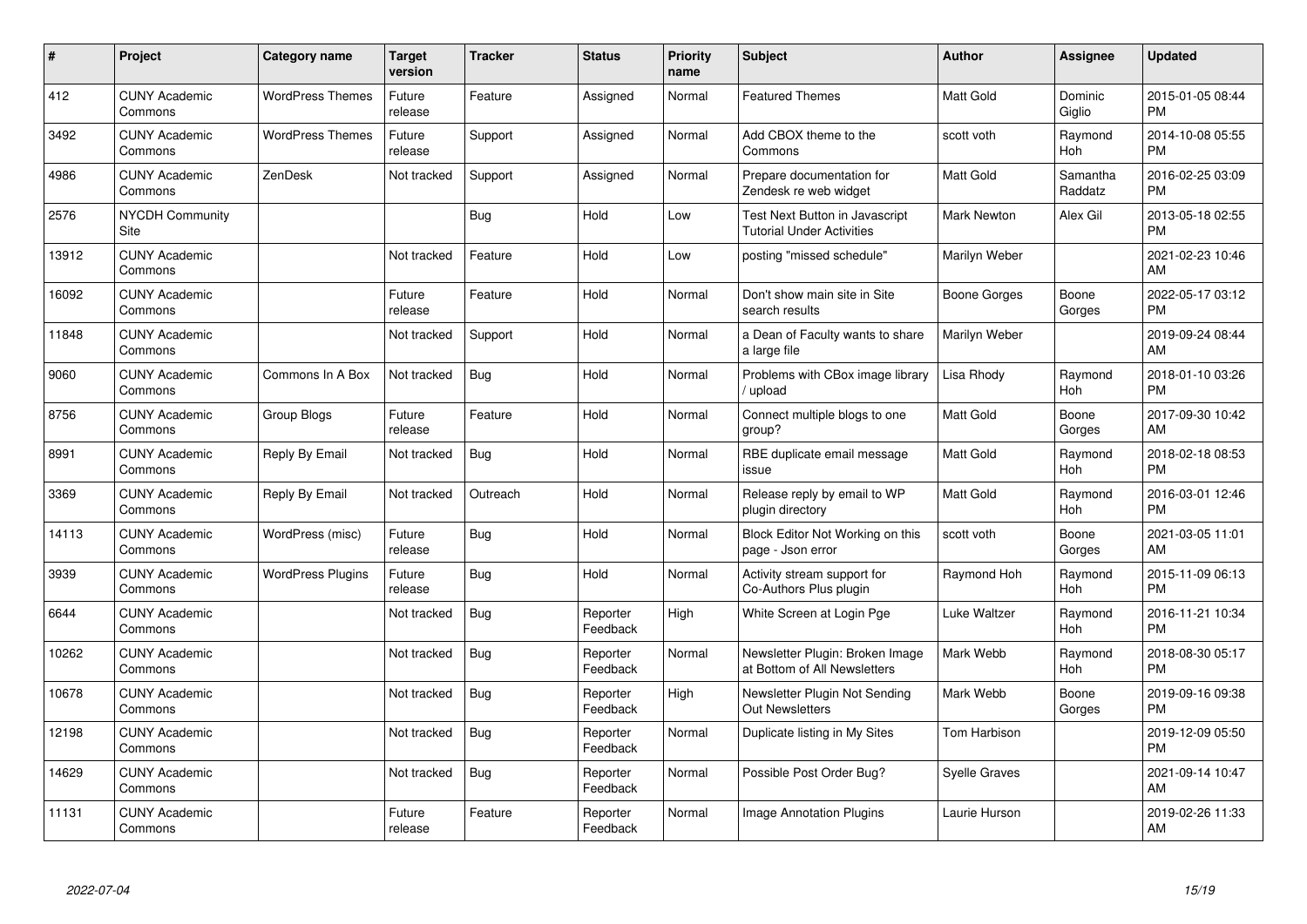| #     | Project                               | <b>Category name</b> | <b>Target</b><br>version | <b>Tracker</b> | <b>Status</b>        | <b>Priority</b><br>name | <b>Subject</b>                                                   | <b>Author</b>           | <b>Assignee</b> | <b>Updated</b>                |
|-------|---------------------------------------|----------------------|--------------------------|----------------|----------------------|-------------------------|------------------------------------------------------------------|-------------------------|-----------------|-------------------------------|
| 15613 | <b>CUNY Academic</b><br>Commons       |                      | 2.0.3                    | Feature        | Reporter<br>Feedback | Normal                  | Adding "Passster" plugin                                         | Laurie Hurson           |                 | 2022-06-29 11:32<br>AM        |
| 15923 | <b>CUNY Academic</b><br>Commons       |                      | Not tracked              | Feature        | Reporter<br>Feedback | Normal                  | <b>Bellows Plugin Adjustments</b>                                | Laurie Hurson           |                 | 2022-04-20 10:10<br>AM        |
| 16290 | <b>CUNY Academic</b><br>Commons       |                      |                          | Feature        | Reporter<br>Feedback | Normal                  | Add Table Of Contents Block<br>plug-in                           | Raffi<br>Khatchadourian |                 | 2022-06-24 10:26<br>AM        |
| 2573  | <b>NYCDH Community</b><br><b>Site</b> |                      |                          | Feature        | Reporter<br>Feedback | Normal                  | Add dh nyc twitter list feed to site                             | <b>Mark Newton</b>      | Matt Gold       | 2013-05-16 11:42<br><b>PM</b> |
| 9207  | <b>CUNY Academic</b><br>Commons       |                      | Future<br>release        | Support        | Reporter<br>Feedback | Normal                  | display dashboards made in<br>Tableau?                           | Marilyn Weber           | Boone<br>Gorges | 2018-04-10 10:42<br>AM        |
| 10657 | <b>CUNY Academic</b><br>Commons       |                      | Not tracked              | Support        | Reporter<br>Feedback | Normal                  | child theme problems                                             | Marilyn Weber           |                 | 2018-11-08 01:19<br><b>PM</b> |
| 11149 | <b>CUNY Academic</b><br>Commons       |                      | Not tracked              | Support        | Reporter<br>Feedback | Normal                  | comments getting blocked                                         | Marilyn Weber           | Raymond<br>Hoh  | 2019-03-26 11:40<br>AM        |
| 11509 | <b>CUNY Academic</b><br>Commons       |                      | Not tracked              | Support        | Reporter<br>Feedback | Normal                  | deleted Page causing a Menu<br>problem?                          | Marilyn Weber           |                 | 2019-06-04 09:54<br>AM        |
| 11771 | <b>CUNY Academic</b><br>Commons       |                      | Not tracked              | Support        | Reporter<br>Feedback | Normal                  | post displays in sections                                        | Marilyn Weber           |                 | 2019-08-20 10:34<br>AM        |
| 11787 | <b>CUNY Academic</b><br>Commons       |                      | Not tracked              | Support        | Reporter<br>Feedback | Normal                  | automated comments notifications<br>on ZenDesk                   | Marilyn Weber           |                 | 2019-08-26 06:18<br><b>PM</b> |
| 12004 | <b>CUNY Academic</b><br>Commons       |                      | Not tracked              | Support        | Reporter<br>Feedback | Normal                  | Notifications for spam blog<br>comments                          | Gina Cherry             | Raymond<br>Hoh  | 2019-11-01 12:05<br><b>PM</b> |
| 12484 | <b>CUNY Academic</b><br>Commons       |                      | Not tracked              | Support        | Reporter<br>Feedback | Normal                  | Sign up Code for COIL Course<br>starting in March                | Laurie Hurson           | Matt Gold       | 2020-03-02 02:26<br><b>PM</b> |
| 13034 | <b>CUNY Academic</b><br>Commons       |                      | Not tracked              | Support        | Reporter<br>Feedback | Normal                  | a site is asking people to join the<br>Commons to get a download | Marilyn Weber           |                 | 2020-07-12 07:23<br>AM        |
| 13255 | <b>CUNY Academic</b><br>Commons       |                      | Not tracked              | Support        | Reporter<br>Feedback | Normal                  | Accessibility problems                                           | Marilyn Weber           |                 | 2020-09-01 05:48<br><b>PM</b> |
| 14398 | <b>CUNY Academic</b><br>Commons       |                      | Not tracked              | Support        | Reporter<br>Feedback | Normal                  | Events plug-in notification problem                              | Marilyn Weber           |                 | 2021-05-11 11:21<br>AM        |
| 14538 | <b>CUNY Academic</b><br>Commons       |                      | Not tracked              | Support        | Reporter<br>Feedback | Normal                  | <b>Weebly To Commons</b>                                         | Laurie Hurson           |                 | 2021-09-14 10:47<br>AM        |
| 14784 | <b>CUNY Academic</b><br>Commons       |                      |                          | Support        | Reporter<br>Feedback | Normal                  | User report of logo problem when<br>using Customizer theme       | Marilyn Weber           |                 | 2021-09-17 10:25<br>AM        |
| 14842 | <b>CUNY Academic</b><br>Commons       |                      | Not tracked              | Support        | Reporter<br>Feedback | Normal                  | Question about widgets and block<br>editor                       | Gina Cherry             |                 | 2021-10-06 03:01<br><b>PM</b> |
| 14900 | <b>CUNY Academic</b><br>Commons       |                      | Not tracked              | Support        | Reporter<br>Feedback | Normal                  | previous theme?                                                  | Marilyn Weber           |                 | 2021-10-25 10:31<br>AM        |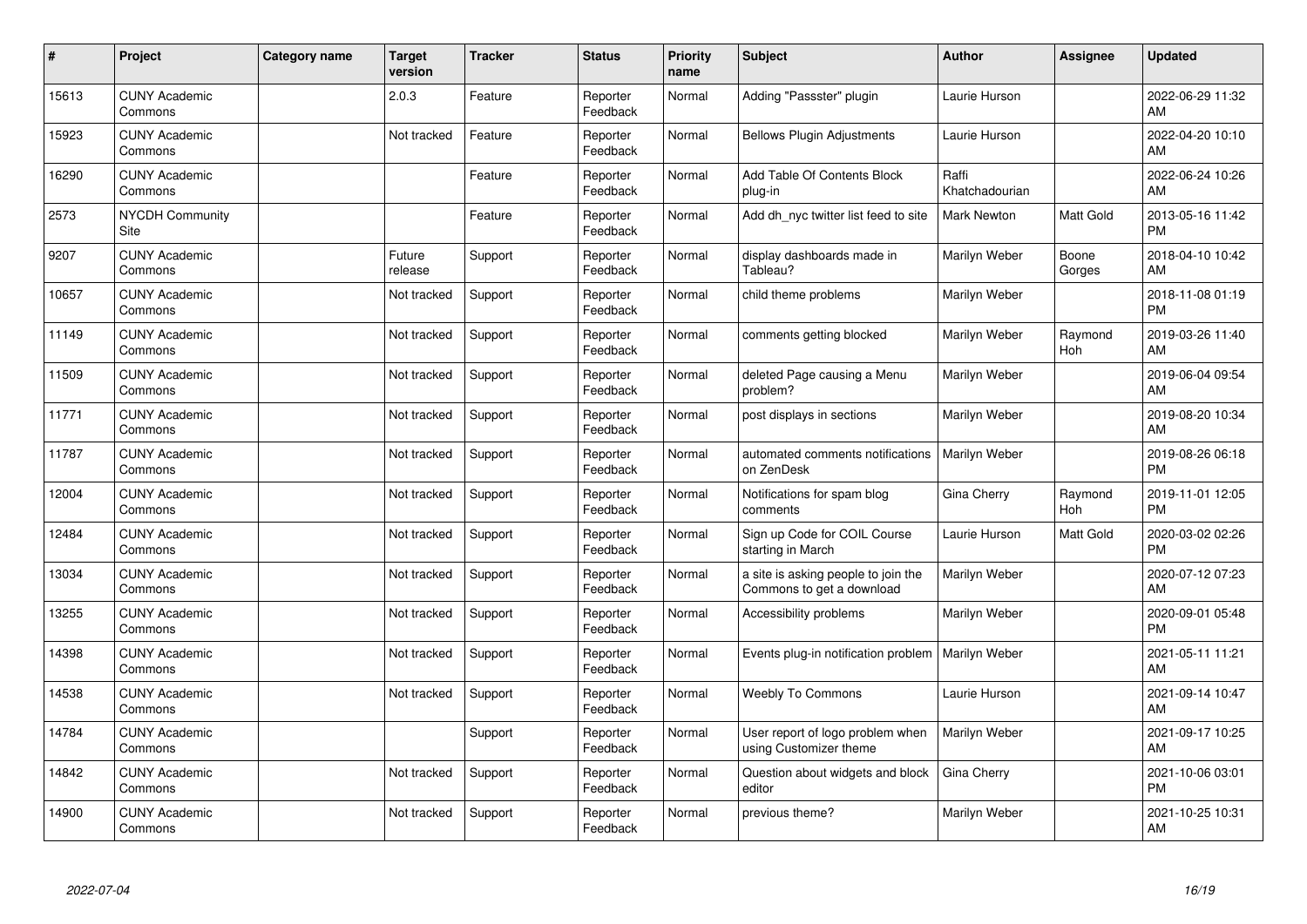| #     | Project                         | <b>Category name</b>       | <b>Target</b><br>version | <b>Tracker</b> | <b>Status</b>        | <b>Priority</b><br>name | <b>Subject</b>                                                    | <b>Author</b>           | Assignee            | <b>Updated</b>                |
|-------|---------------------------------|----------------------------|--------------------------|----------------|----------------------|-------------------------|-------------------------------------------------------------------|-------------------------|---------------------|-------------------------------|
| 15169 | <b>CUNY Academic</b><br>Commons |                            | 2.0.3                    | Support        | Reporter<br>Feedback | Normal                  | new Prelude website zipfiles for<br>custom theme and other files. | Marilyn Weber           |                     | 2022-06-29 11:32<br>AM        |
| 15176 | <b>CUNY Academic</b><br>Commons |                            | Not tracked              | Support        | Reporter<br>Feedback | Normal                  | Archiving Q Writing & Old<br>Wordpress Sites on the Commons       | Laurie Hurson           |                     | 2022-02-08 10:28<br>AM        |
| 15260 | <b>CUNY Academic</b><br>Commons |                            |                          | Support        | Reporter<br>Feedback | Normal                  | Diacritical markings   European<br><b>Stages</b>                  | Marilyn Weber           |                     | 2022-02-04 08:16<br>AM        |
| 15370 | <b>CUNY Academic</b><br>Commons |                            |                          | Support        | Reporter<br>Feedback | Normal                  | All-in-One Event Calendar?                                        | Marilyn Weber           |                     | 2022-02-17 11:03<br>AM        |
| 15655 | <b>CUNY Academic</b><br>Commons |                            | 2.0.3                    | Support        | Reporter<br>Feedback | Normal                  | Event Aggregator plugin?                                          | Marilyn Weber           |                     | 2022-06-29 11:32<br>AM        |
| 16099 | <b>CUNY Academic</b><br>Commons |                            |                          | Support        | Reporter<br>Feedback | Normal                  | request for Newsletter Glue                                       | Marilyn Weber           |                     | 2022-05-13 12:14<br><b>PM</b> |
| 16110 | <b>CUNY Academic</b><br>Commons |                            |                          | Support        | Reporter<br>Feedback | Normal                  | remove Creative Commons<br>license from pages?                    | Marilyn Weber           | Raymond<br>Hoh      | 2022-05-17 06:11<br><b>PM</b> |
| 14504 | <b>CUNY Academic</b><br>Commons |                            | Not tracked              | Publicity      | Reporter<br>Feedback | Normal                  | Adding showcases to home page<br>menu                             | Laurie Hurson           | Boone<br>Gorges     | 2022-01-19 03:26<br><b>PM</b> |
| 12350 | <b>CUNY Academic</b><br>Commons | <b>Blogs (BuddyPress)</b>  | Not tracked              | Support        | Reporter<br>Feedback | Normal                  | URL creation problem                                              | Marilyn Weber           |                     | 2020-02-03 11:27<br>AM        |
| 11556 | <b>CUNY Academic</b><br>Commons | Courses                    | Not tracked              | <b>Bug</b>     | Reporter<br>Feedback | Normal                  | Instructor name given in course<br>listing                        | Tom Harbison            |                     | 2019-06-25 04:12<br><b>PM</b> |
| 10982 | <b>CUNY Academic</b><br>Commons | Domain Mapping             | Not tracked              | Support        | Reporter<br>Feedback | Normal                  | <b>CNAME</b> question                                             | scott voth              |                     | 2019-01-22 04:29<br><b>PM</b> |
| 11493 | <b>CUNY Academic</b><br>Commons | Domain Mapping             | Not tracked              | Support        | Reporter<br>Feedback | Normal                  | Domain Mapping Request - Talia<br>Schaffer                        | scott voth              | Matt Gold           | 2019-08-06 08:39<br>AM        |
| 9979  | <b>CUNY Academic</b><br>Commons | <b>Email Notifications</b> | Not tracked              | Bug            | Reporter<br>Feedback | Normal                  | Reports of slow email activation<br>emails                        | <b>Matt Gold</b>        | Boone<br>Gorges     | 2018-08-29 09:40<br><b>PM</b> |
| 11971 | <b>CUNY Academic</b><br>Commons | <b>Email Notifications</b> | Future<br>release        | Bug            | Reporter<br>Feedback | Low                     | Pictures obscured in emailed post<br>notifications                | Marilyn Weber           | Raymond<br>Hoh      | 2019-11-21 01:14<br><b>PM</b> |
| 11077 | <b>CUNY Academic</b><br>Commons | Events                     | Not tracked              | Feature        | Reporter<br>Feedback | Normal                  | Show event category description<br>in event list view             | Raffi<br>Khatchadourian |                     | 2019-02-12 10:38<br><b>PM</b> |
| 5317  | <b>CUNY Academic</b><br>Commons | Group Blogs                | Not tracked              | <b>Bug</b>     | Reporter<br>Feedback | Normal                  | Notifications of New Post Didn't<br>Come                          | Luke Waltzer            | Samantha<br>Raddatz | 2016-03-21 10:41<br><b>PM</b> |
| 13328 | <b>CUNY Academic</b><br>Commons | Group Forums               | Not tracked              | Bug            | Reporter<br>Feedback | Normal                  | cross-posting in two related<br>groups                            | Marilyn Weber           | Raymond<br>Hoh      | 2020-09-15 10:39<br><b>PM</b> |
| 1456  | <b>CUNY Academic</b><br>Commons | Group Invitations          | Future<br>release        | Feature        | Reporter<br>Feedback | Low                     | Invite to Group Button from Profile<br>Field                      | <b>Matt Gold</b>        | Samantha<br>Raddatz | 2015-11-09 05:59<br><b>PM</b> |
| 1544  | <b>CUNY Academic</b><br>Commons | Groups (misc)              | Future<br>release        | Feature        | Reporter<br>Feedback | Normal                  | Group Filtering and Sorting                                       | <b>Matt Gold</b>        | Chris Stein         | 2019-03-01 02:25<br><b>PM</b> |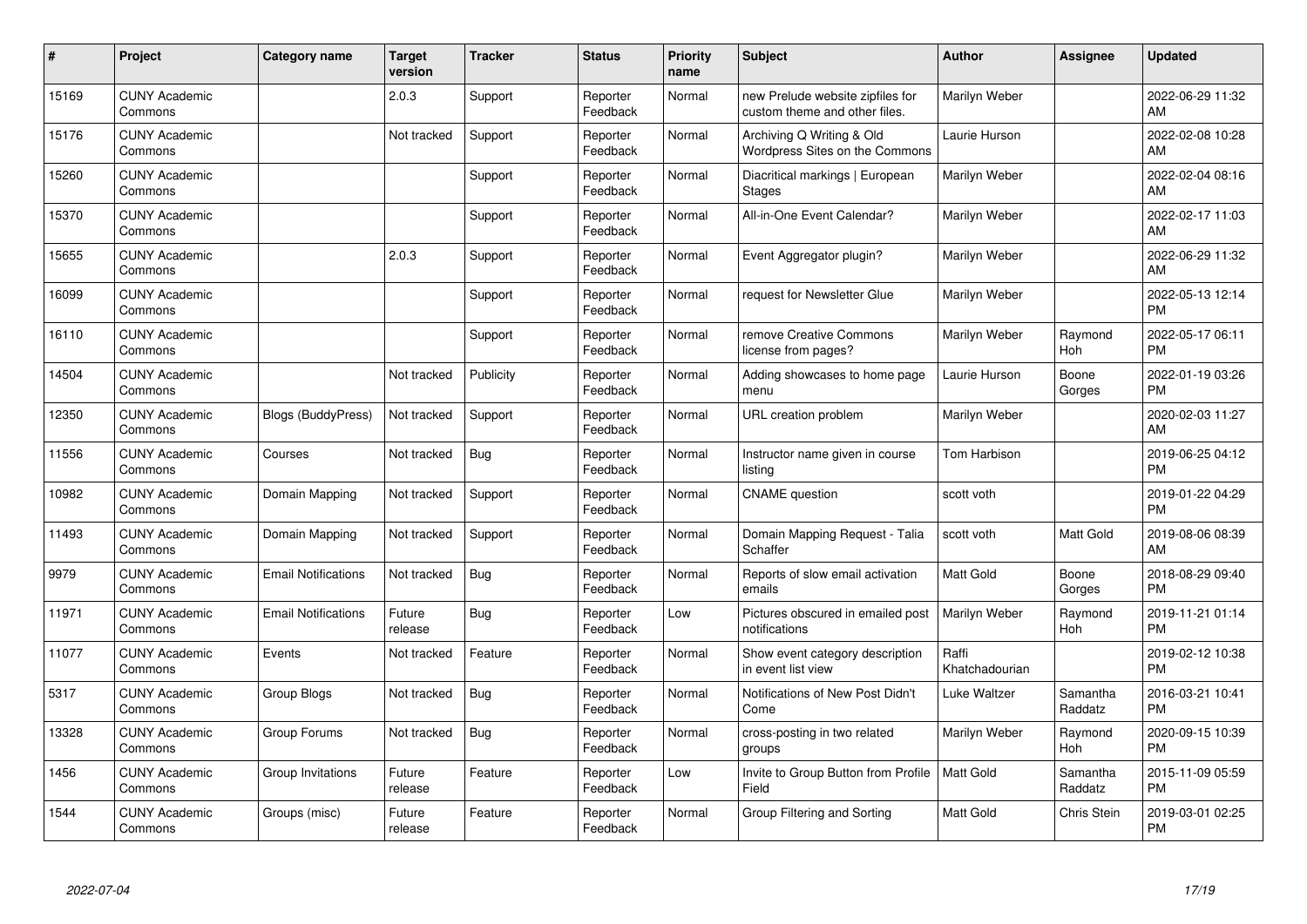| #     | Project                         | <b>Category name</b>     | Target<br>version | <b>Tracker</b> | <b>Status</b>        | Priority<br>name | <b>Subject</b>                                                                                  | <b>Author</b>           | <b>Assignee</b> | <b>Updated</b>                |
|-------|---------------------------------|--------------------------|-------------------|----------------|----------------------|------------------|-------------------------------------------------------------------------------------------------|-------------------------|-----------------|-------------------------------|
| 7115  | <b>CUNY Academic</b><br>Commons | Groups (misc)            | Future<br>release | Feature        | Reporter<br>Feedback | Normal           | make licensing info clear during<br>group creation                                              | <b>Matt Gold</b>        | Raymond<br>Hoh  | 2020-12-08 11:32<br>AM.       |
| 12446 | <b>CUNY Academic</b><br>Commons | Groups (misc)            | Future<br>release | Feature        | Reporter<br>Feedback | Normal           | Toggle default site to group forum<br>posting                                                   | Laurie Hurson           | Laurie Hurson   | 2020-03-10 11:57<br>AM        |
| 15242 | <b>CUNY Academic</b><br>Commons | Performance              | Not tracked       | <b>Bug</b>     | Reporter<br>Feedback | Normal           | Slugist site                                                                                    | Raffi<br>Khatchadourian | Boone<br>Gorges | 2022-02-07 11:14<br><b>AM</b> |
| 6014  | <b>CUNY Academic</b><br>Commons | Publicity                | Future<br>release | Publicity      | Reporter<br>Feedback | Normal           | Google search listing                                                                           | Matt Gold               | Boone<br>Gorges | 2016-09-21 03:48<br><b>PM</b> |
| 11945 | <b>CUNY Academic</b><br>Commons | Reckoning                | Future<br>release | Feature        | Reporter<br>Feedback | Normal           | Add Comments bubble to<br>Reckoning views                                                       | Boone Gorges            | Boone<br>Gorges | 2019-11-12 05:14<br><b>PM</b> |
| 10273 | <b>CUNY Academic</b><br>Commons | Registration             | Not tracked       | Support        | Reporter<br>Feedback | Normal           | users combining CF and campus<br>address                                                        | Marilyn Weber           |                 | 2019-09-18 10:58<br>AM        |
| 13975 | <b>CUNY Academic</b><br>Commons | Social Paper             | Not tracked       | Support        | Reporter<br>Feedback | Normal           | can't approve comments on Social<br>Paper paper                                                 | Marilyn Weber           |                 | 2021-02-12 09:33<br>AM        |
| 8675  | <b>CUNY Academic</b><br>Commons | User Onboarding          | Future<br>release | Bug            | Reporter<br>Feedback | Low              | Add new User search screen calls<br>for the input of email address but<br>doesn't work with one | Paul Hebert             | Boone<br>Gorges | 2017-10-11 11:17<br>AM        |
| 14483 | <b>CUNY Academic</b><br>Commons | WordPress - Media        | Not tracked       | Bug            | Reporter<br>Feedback | Normal           | Wordpress PDF Embed Stopped<br>Working after JITP Media Clone                                   | Patrick DeDauw          | Boone<br>Gorges | 2021-05-20 01:51<br><b>PM</b> |
| 11386 | <b>CUNY Academic</b><br>Commons | WordPress - Media        | Not tracked       | Support        | Reporter<br>Feedback | Normal           | disappearing images                                                                             | scott voth              | Boone<br>Gorges | 2019-05-14 10:32<br>AM.       |
| 11449 | <b>CUNY Academic</b><br>Commons | WordPress - Media        | Not tracked       | Support        | Reporter<br>Feedback | Normal           | Cloning Media Library for JITP<br>from Staging to Production Site                               | Patrick DeDauw          | Boone<br>Gorges | 2019-05-13 12:00<br><b>PM</b> |
| 10040 | <b>CUNY Academic</b><br>Commons | WordPress (misc)         | Not tracked       | Bug            | Reporter<br>Feedback | Normal           | User doesn't see full list of themes                                                            | <b>Matt Gold</b>        | Boone<br>Gorges | 2018-07-25 10:12<br>AM        |
| 16245 | <b>CUNY Academic</b><br>Commons | WordPress (misc)         |                   | Bug            | Reporter<br>Feedback | Normal           | Save Button missing on<br>WordPress Profile page                                                | scott voth              | Raymond<br>Hoh  | 2022-06-16 03:09<br><b>PM</b> |
| 14074 | <b>CUNY Academic</b><br>Commons | WordPress (misc)         | Not tracked       | Support        | Reporter<br>Feedback | Normal           | page password protection problem                                                                | Marilyn Weber           |                 | 2021-03-02 11:03<br><b>AM</b> |
| 14983 | <b>CUNY Academic</b><br>Commons | WordPress (misc)         | Not tracked       | Support        | Reporter<br>Feedback | Normal           | "Read More" tag not working                                                                     | Rebecca Krisel          | Raymond<br>Hoh  | 2021-11-23 01:17<br><b>PM</b> |
| 6356  | <b>CUNY Academic</b><br>Commons | <b>WordPress Plugins</b> | Future<br>release | Bug            | Reporter<br>Feedback | Low              | Should Subscribe2 be<br>deprecated?                                                             | Luke Waltzer            |                 | 2017-03-20 12:20<br><b>PM</b> |
| 9289  | <b>CUNY Academic</b><br>Commons | <b>WordPress Plugins</b> | Future<br>release | Bug            | Reporter<br>Feedback | Normal           | Email Users Plugin                                                                              | Laurie Hurson           | Boone<br>Gorges | 2018-10-24 12:34<br><b>PM</b> |
| 9515  | <b>CUNY Academic</b><br>Commons | <b>WordPress Plugins</b> | Not tracked       | Bug            | Reporter<br>Feedback | Normal           | Text to Speech plugin - "More<br>Slowly" checkbox not working                                   | scott voth              | Boone<br>Gorges | 2018-06-13 02:26<br><b>PM</b> |
| 11120 | <b>CUNY Academic</b><br>Commons | <b>WordPress Plugins</b> | Not tracked       | Bug            | Reporter<br>Feedback | Normal           | Events Manager Events Not<br>Showing Up                                                         | Mark Webb               |                 | 2019-02-27 04:10<br><b>PM</b> |